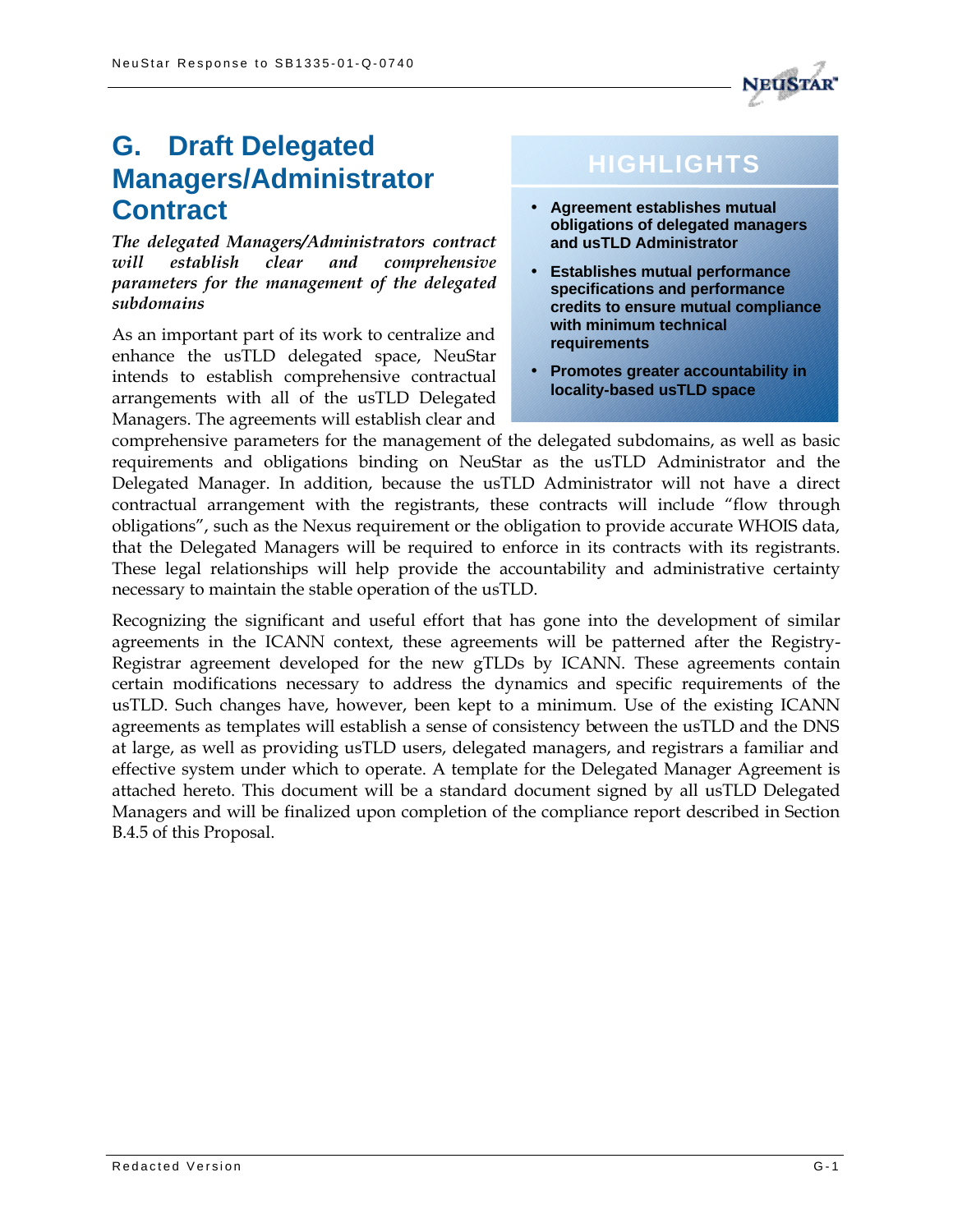## **WORKING DRAFT DATED JULY 27, 2001**

#### **THIS AGREEMENT IS A TEMPLATE TO SHOW THE BASIC STRUCTURE UNDER WHICH NEUSTAR EXPECTS THAT THE DELEGATED MANAGERS MIGHT OPERATE. THIS AGREEMENT WILL BE FINALIZED UPON COMPLETION OF THE COMPLIANCE REPORT DISCUSSED IN SECTION B.4.5 BASED UPON INFORMATION GATHERED IN THAT PROCESS.**

## **usTLD ADMINISTRATOR-DELEGATED MANAGER AGREEMENT**

This usTLD Administrator-Delegated Manager Agreement is made and effective as of \_\_\_\_\_\_\_\_\_\_, 200\_\_\_, by and between NeuStar, Inc., a Delaware corporation, with its principal place of business located at 1120 Vermont Avenue, Suite 400, Washington, D.C. 20005 ("usTLD Administrator"), and [Delegated Manager's name], a [jurisdiction and type of organization], with its principal place of business located at [Delegated Manager's location] ("Delegated Manager").

**WHEREAS**, usTLD Administrator has been appointed to be the administrator of the usTLD by the U.S. Department of Commerce, National Institute of Standards and Technology to operate a shared registration system, TLD nameservers, and other equipment for the ".us" top-level domain;

**WHEREAS**, the usTLD Administrator has entered a usTLD Agreement with the U.S. Department of Commerce, National Institute of Standards and Technology to administer the .us top-level domain name and to operate a shared registration system, TLD nameservers, and other equipment for the ".us" top-level domain

**WHEREAS,** historically the second, third, and in certain cases fourth level sub-domains of the usTLD were geographically and politically defined pursuant to the Internet Engineering Task Force's RFC 1480 (titled The US Domain at www.ietf.or/rfc/rfc1480.txt?number+1480) ("RFC  $1480$ ");

**WHEREAS**, pursuant to the provisions of RFC 1480 and RFC 1591 (titled Domain Name System Structure and Delegation at http://www.isi.edu/in-notes/rfc1591.txt) ("RFC 1591"), in each case as supplemented by the rules and procedures on the .us domain website (http://www.nic.us), as they may be amended from time to time (".US Domain Policies"), Registrar, along with other registrars, currently acts as a registry and registrar for certain third level and fourth-level sub-domain names within the .us top-level domain for a particular locality or localities.

**WHEREAS**, pursuant to this Agreement, Delegated Manager wishes to continue to provide services pursuant to RFC 1480 and RFC 1591, as supplemented by the policies created and administered by the usTLD Administrator.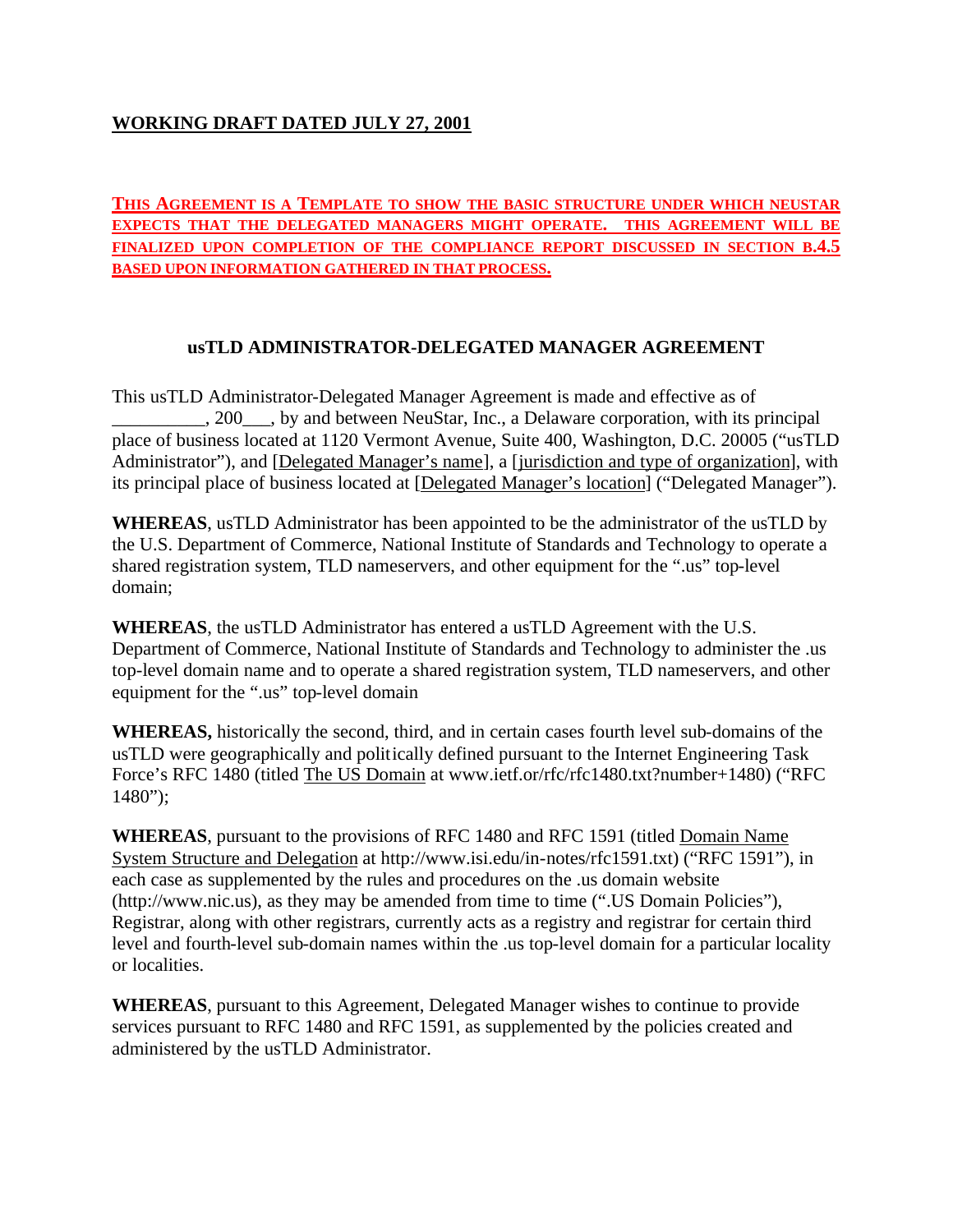**NOW, THEREFORE**, for and in consideration of the mutual promises, benefits and covenants contained herein and for other good and valuable consideration, the receipt, adequacy and sufficiency of which are hereby acknowledged, usTLD Administrator and Delegated Manager, intending to be legally bound, hereby agree as follows:

# **1. DEFINITIONS**

- 1.1. "Agreement" means this usTLD Administrator-Delegated Manager Agreement between usTLD Administrator and Delegated Manager, as such may be amended from time to time in the future.
- 1.2. The "APIs" are the application program interfaces by which Delegated Manager may interact, through the XRP, with the usTLD System.
- 1.3. "Confidential Information" means all information and materials, including, without limitation, computer software, data, information, databases, protocols, reference implementation and documentation, and functional and interface specifications provided by one party to this Agreement (the "Disclosing Party") to the other party (the "Receiving Party") and marked or otherwise identified as "confidential", provided that if a communication is oral, the Disclosing Party will notify the Receiving Party in writing within fifteen (15) days of the disclosure of the confidential nature of such information.
- 1.4. The word "Delegated Manager" when appearing with an initial capital letter, refers to [Delegated Manager Name], a party to this Agreement.
- 1.5. The word "Delegated Manager" when appearing without an initial capital letter, refers to an entity that contracts with Registrants and with the usTLD Administrator to provide domain name registration services and collects registration data about the Registrants and submits registration information for entry in the usTLD Database and is party to an Accreditation Agreement with usTLD Administrator.
- 1.6. "Delegated Manager Services" means services provided by a Delegated Manager in connection with the usTLD under this Agreement, and includes contracting with Registrants, collecting registration data about the Registrants, and submitting registration information for entry in the usTLD Database.
- 1.7. The "Delegated Manager Tool Kit" shall mean the Tool Kit set forth in Exhibit A.
- 1.8. "DNS" means the Internet domain name system.
- 1.9. The "Effective Date" shall be the date first set forth above.
- 1.10. "NIST" means the U.S. Department of Commerce, National Institute of Standards and Technology (or any successor agency or governmental unit charged with ultimate responsibility for the country code top-level domain name for the United States).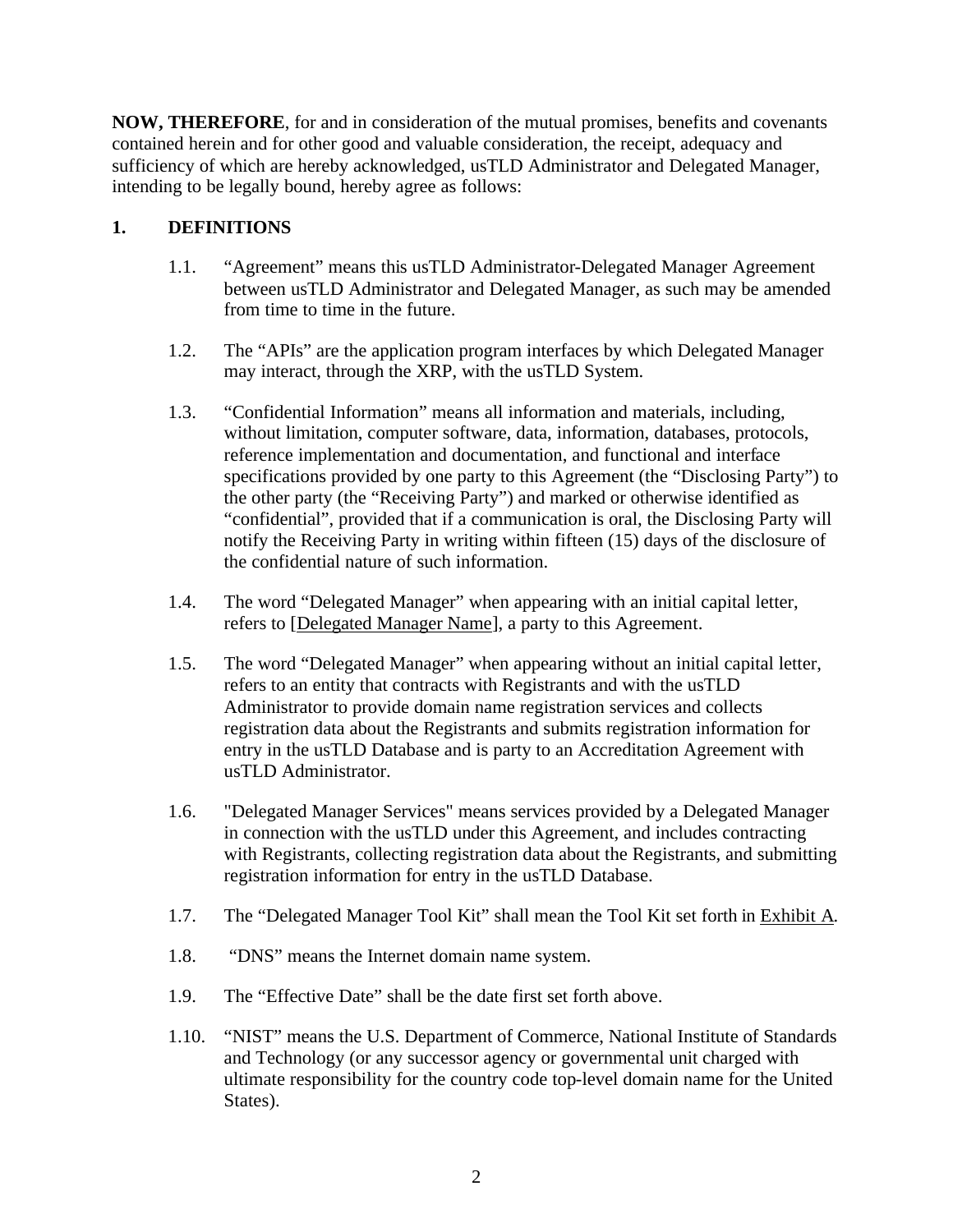- 1.11. "Personal Data" refers to data about any identified or identifiable natural person.
- 1.12. "Registered Name" refers to a sub-domain name within the domain of the usTLD, about which usTLD Administrator or an affiliate engaged in providing usTLD Services maintains data in a usTLD Database, arranges for such maintenance, or derives revenue from such maintenance.
- 1.13. "Registrant" means the holder of a Registered Name.
- 1.14. "Term" means the term of this Agreement, as set forth in Subsection 8.1.
- 1.15. A "TLD" means a top-level domain of the DNS.
- 1.16. In order to have to required "U.S. Nexus", a Registrant must be: (a) a natural person (i) who is a citizen or permanent resident of the United States of America or any of its possessions or territories, or (ii) whose primary place of domicile is in the United States of America or any of its possessions, or (b) an entity or organization that is (i) incorporated within one of the fifty (50) U.S. states, the District of Columbia, or any of the United States possessions or territories or (ii) organized or otherwise constituted under the laws of a state of the United States of America, the District of Columbia or any of its possessions or territories, or (c) an entity or organization (including a federal, state, or local government of the United States, or a political subdivision thereof) that has a bona fide presence in the United States. "usTLD" means the .us TLD.
- 1.17. "usTLD Agreement" means the usTLD Agreement between usTLD Administrator and NIST dated [date of usTLD Agreement] for the administration and operation of the usTLD.
- 1.18. "usTLD Database" means a database comprised of data about one or more DNS domain names within the domain of the usTLD that is used to generate either DNS resource records that are published authoritatively or responses to domainname availability lookup requests or Whois queries, for some or all of those names.
- 1.19. "usTLD Policy Council" shall mean the United States Policy Advisory Council established by the usTLD Administrator under the usTLD Agreement
- 1.20. "usTLD Services" means services provided as an integral part of the operation of the usTLD.
- 1.21. The "usTLD System" means the registry system operated by usTLD Administrator for Registered Names in the usTLD.
- 1.22. "XRP" means the extensible registry-Delegated Manager protocol used by the usTLD System.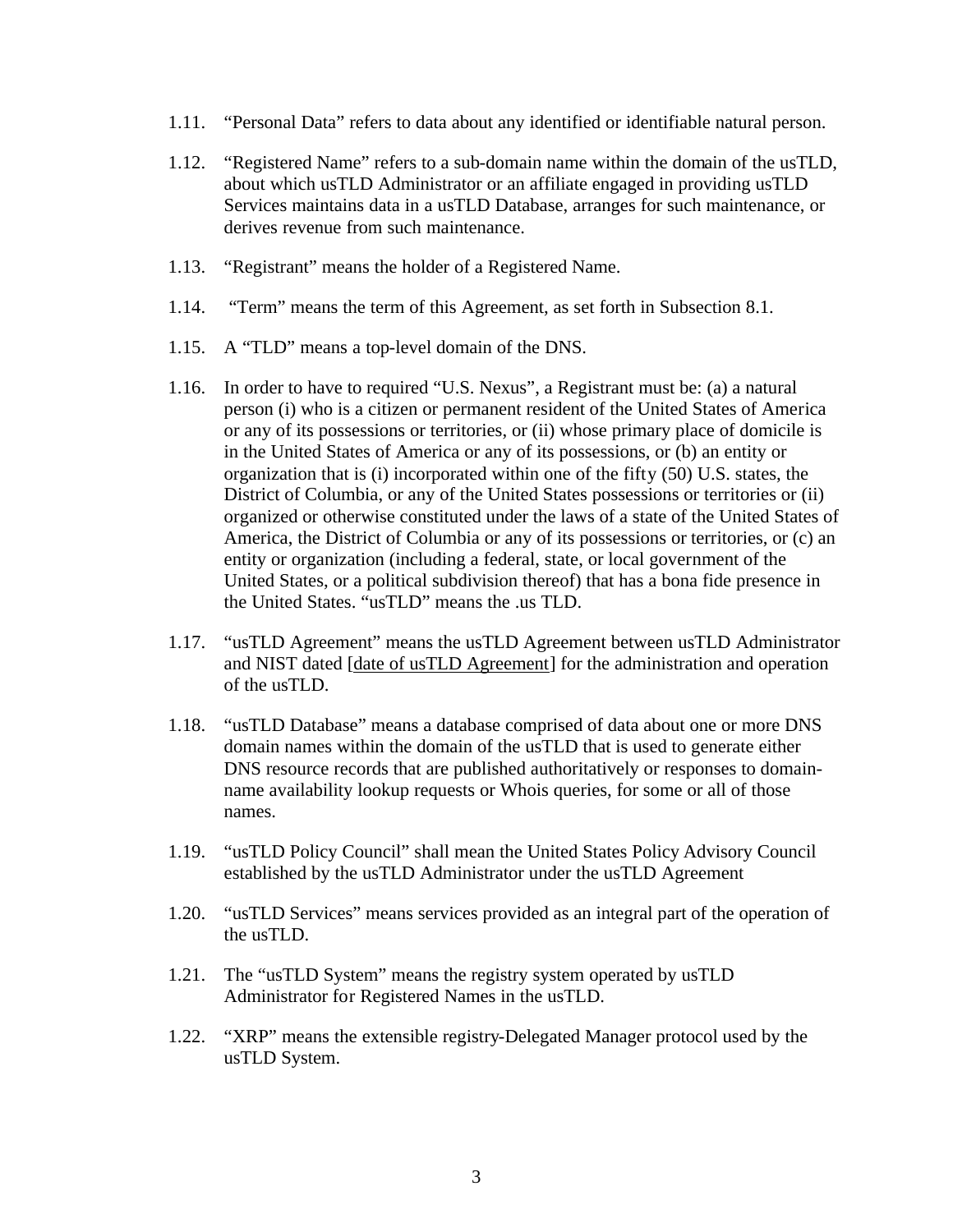Other terms used in this Agreement as defined terms shall have the meanings ascribed to them in the context in which they are defined.

## **2. OBLIGATIONS OF USTLD ADMINISTRATOR**

- 2.1. **Access to usTLD System.** Throughout the Term of this Agreement, usTLD Administrator shall provide Delegated Manager with access as a Delegated Manager to the usTLD System. Nothing in this Agreement entitles Delegated Manager to enforce any agreement between usTLD Administrator and NIST, and Delegated Manager shall not be deemed to be a third-party beneficiary under the usTLD Agreement.
- 2.2. **Maintenance of Registrations Sponsored by Delegated Manager.** Subject to the provisions of this Agreement, and requirements under the usTLD Agreement, and solely if requested by Delegated Manager, usTLD Administrator shall maintain the registrations of Registered Names sponsored by Delegated Manager in the usTLD System so long as Delegated Manager has paid the Fees required by Subsection 4.1 below and this Agreement remains in effect. Otherwise, Delegated Manager shall maintain the registrations of Registered Names sponsored by Delegated Manager in the usTLD System.

## 2.3. **Provision of Tool Kits; Limited License.**

- 2.3.1. Delegated Manager Tool Kit. If the Delegated Manager requests that the usTLD Administrator maintains the registrations of Registered Names sponsored by Delegated Manager in the usTLD System, no later than five (5) business days after the Effective Date, usTLD Administrator shall provide to Delegated Manager a copy of the Delegated Manager Tool Kit, which shall provide sufficient technical specifications to permit Delegated Manager interface with the usTLD System and employ its features that are available to Delegated Managers, provided that, if the Effective Date occurs prior to the date that usTLD Administrator has made the usTLD Tool Kit available to .us Delegated Managers generally ("Availability Date"), usTLD Administrator shall provide to Delegated Manager a copy of the usTLD Tool Kit, no later than five (5) business days after the Availability Date. Subject to the terms and conditions of this Agreement, UsTLD Administrator hereby grants Delegated Manager and Delegated Manager accepts a non-exclusive, non-transferable, worldwide limited license to use for the Term and purposes of this Agreement, all components owned by or licensed to UsTLD Administrator in and to the RRP, APIs, any reference client software and any other intellectual property included in the Delegated Manager Tool Kit, as well as updates and redesigns thereof, to provide domain name registration services in the usTLD only and for no other purpose.
- 2.3.2. Limited License. Subject to the terms and conditions of this Agreement, including without limitation Delegated Manager's timely payment of all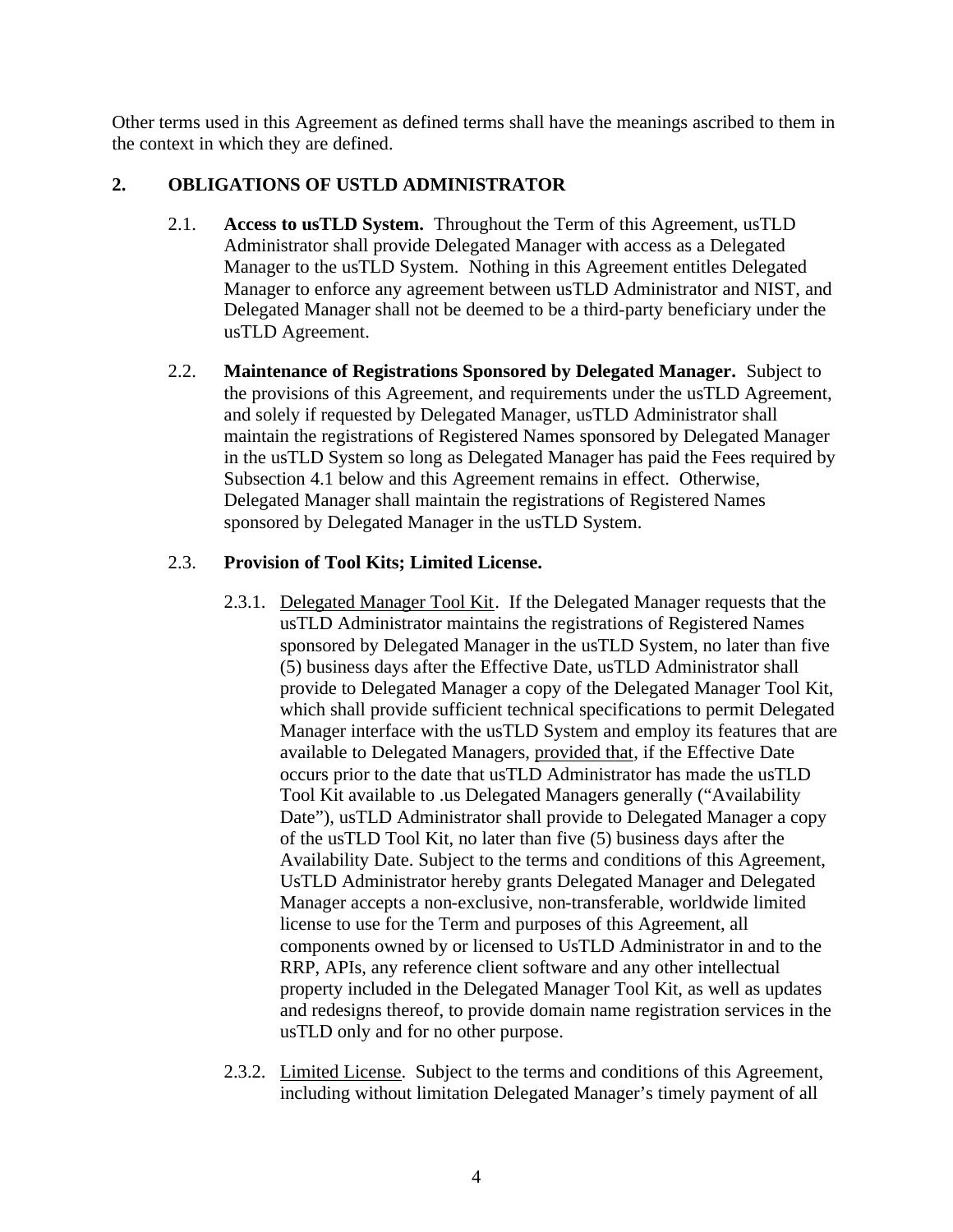Fees owed, usTLD Administrator hereby grants Delegated Manager and Delegated Manager accepts a non-exclusive, non-transferable, worldwide limited license, to use for the Term and purposes of this Agreement the XRP, APIs and any reference client software included in the Delegated Manager Tool Kits, as well as any updates and redesigns thereof, for providing domain name Delegated Manager Services in the usTLD only and for no other purpose.

- 2.4. **Changes to usTLD System.** usTLD Administrator may in its discretion from time to time make modifications to the XRP, APIs, or other software or materials licensed hereunder that will modify, revise or augment the features of the usTLD System. usTLD Administrator will use commercially reasonable efforts to provide Delegated Manager with at least ninety (90) days notice prior to the implementation of any material changes to the XRP, APIs or software licensed hereunder. usTLD Administrator shall have no obligation under this Agreement to update, modify, maintain, or repair any XRP, APIs, or other software materials (or any updates or redesigns thereto) licensed under this Agreement to Delegated Manager.
- 2.5. **Engineering and Customer Service Support; Performance Specifications.** usTLD Administrator shall provide Delegated Manager with engineering and customer service support as set forth in Exhibit B.
- 2.6. **Handling of Personal Data.** usTLD Administrator shall notify Delegated Manager of the purposes for which Personal Data submitted to usTLD Administrator by Delegated Manager is collected, the intended recipients (or categories of recipients) of such Personal Data, and the mechanism for access to and correction of such Personal Data. usTLD Administrator shall take commercially reasonable steps to protect Personal Data from loss, misuse, unauthorized disclosure, alteration or destruction.
- 2.7. **NIST/usTLD Administrator Requirements.** usTLD Administrator's obligations hereunder are subject to modification at any time as the result of NIST-mandated requirements and NeuStar policies developed by usTLD Administrator through its United States Policy Advisory Council ("usTLD Policy Council") from time to time. Notwithstanding anything in this Agreement to the contrary, Delegated Manager shall comply with any such NIST requirements or usTLD Policy Council policies in accordance with the stated timelines.

## **3. OBLIGATIONS OF DELEGATED MANAGER**

3.1. **Delegated Manager Responsibility for Customer Support; Participation in Marketing Campaigns/Community Outreach Programs.** Delegated Manager shall provide (i) support to accept and process orders for Registered Names from proposed Registrants and (ii) customer service (including domain name record support) and billing and technical support to Registrants. In addition, Delegated Manager will use commercially reasonable efforts to market, either directly or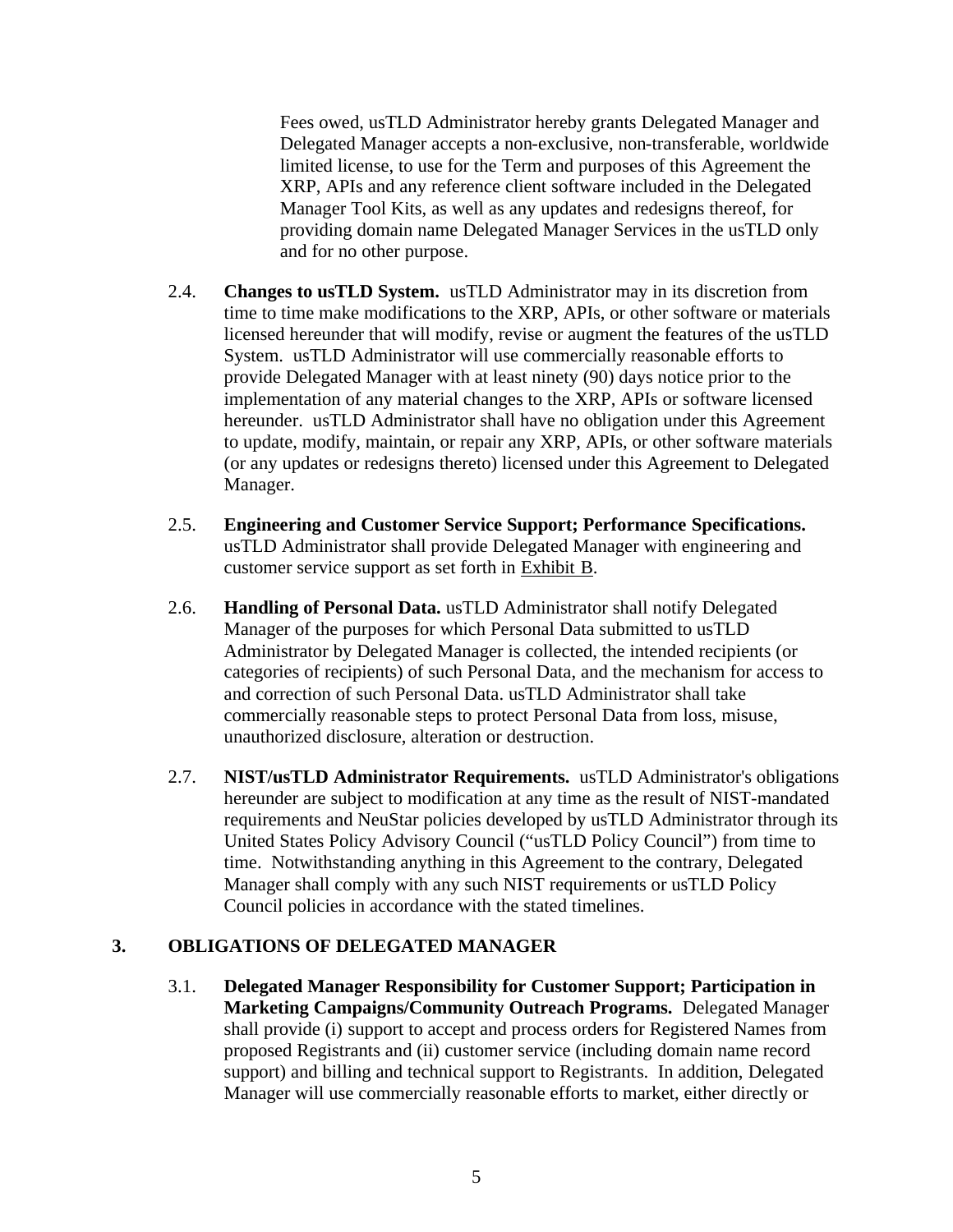through authorized re-sellers, Registered Names to potential Registrants and to solicit such potential customers to register for Registered Names, and Delegated Manager will cooperate with usTLD Administrator in marketing campaigns or community outreach programs that usTLD Administrator may commence from time to time.

- 3.2. **Delegated Manager's Registration Agreement; U.S. Nexus Requirements.** At all times during the Term of this Agreement while it is sponsoring the registration of any Registered Name within the usTLD System, Delegated Manager shall have in effect an electronic or paper registration agreement with each Registrant (a "Registration Agreement"). Delegated Manager shall, if so requested by usTLD Administrator from time to time, promptly furnish to usTLD Administrator a copy of each general form of Registration Agreement it uses with Registrants. Delegated Manager shall include in each Registration Agreement those terms specifically required by this Agreement and the Accreditation Agreement and other terms that are consistent with Delegated Manager's obligations to usTLD Administrator under this Agreement and the Accreditation Agreement and that will ensure ongoing compliance with both such agreements.Without limiting the foregoing, the Registration Agreement shall require each Registrant to certify, under penalty of perjury, that it has, and shall continue to have, a bona fide U.S. Nexus in order to qualify to register and maintain its use of a Registered Name.
- 3.3. **Indemnification Required of Registrants.** In its Registration Agreement with each Registrant, Delegated Manager shall require such Registrant to indemnify, defend and hold harmless usTLD Administrator, and its directors, officers, employees, representatives, agents, affiliates, and stockholders from and against any and all claims, suits, actions, other proceedings, damages, liabilities, costs and expenses of any kind, including without limitation reasonable legal fees and expenses, arising out of or relating to the Registrant's (i) domain name registration and (ii) use of any Registered Name. Each Registration Agreement shall further require that this indemnification obligation survive the termination or expiration of the Registration Agreement.
- 3.4. **Data Submission Requirements.** As part of its registration and sponsorship of Registered Names in the usTLD, Delegated Manager shall submit complete data (and update such data) as required by technical specifications of the usTLD System that are made available to Delegated Manager from time to time and the Accreditation Agreement. If the Delegated Manager requests that the usTLD Administrator maintains the Registered Names in the usTLD System, Delegated Manager hereby grants usTLD Administrator a non-exclusive, non-transferable, limited license to such data for propagation of and the provision of authorized access to the TLD zone files and as otherwise required in usTLD Administrator's operation of the usTLD.
- 3.5. **Security.** Delegated Manager agrees to develop and employ in its domain name registration business all necessary technology and restrictions to ensure that its connection to the usTLD System is secure. All data exchanged between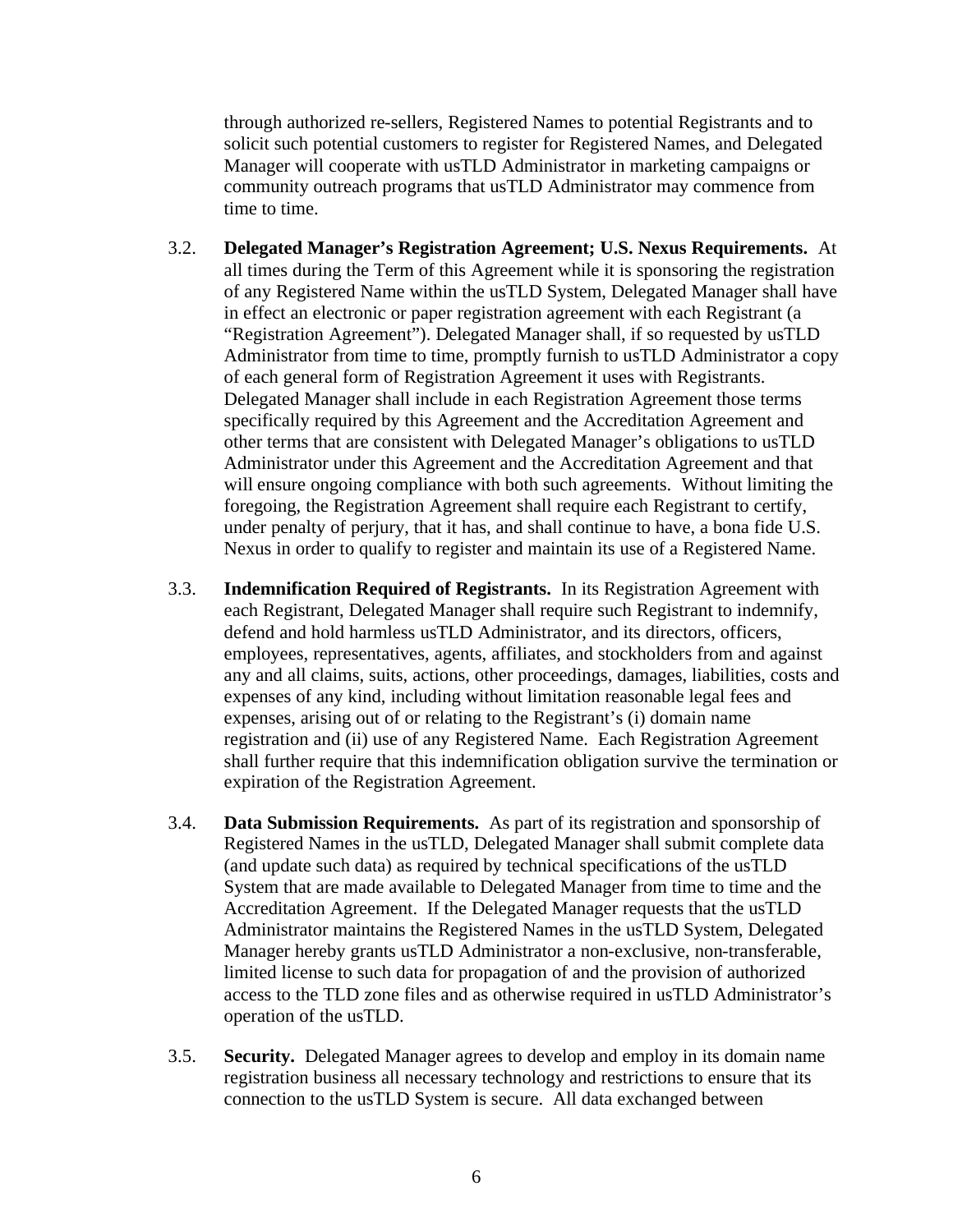Delegated Manager's system and the usTLD System shall be protected to avoid unintended disclosure of information.Delegated Manager agrees to employ the necessary measures to prevent its access to the usTLD System granted hereunder from being used to (1) allow, enable, or otherwise support, the transmission by email, telephone, or facsimile of mass unsolicited, commercial advertising or solicitations to entities other than its own existing customers; or (2) enable high volume, automated, electronic processes that send queries or data to the systems of usTLD Administrator, any other registry operated under an agreement with usTLD Administrator, or any other Delegated Manager, except as reasonably necessary to register domain names or modify existing registrations in compliance with this Agreement. In addition, usTLD Administrator may from time to time require other reasonable security provisions to ensure that the usTLD System is secure, and Delegated Manager will comply with all such provisions.

- 3.6. **Resolution of Technical Problems.** Delegated Manager agrees to employ necessary employees, contractors, or agents with sufficient technical training and experience to respond to and fix all technical problems concerning the use of the XRP and the APIs in conjunction with Delegated Manager's systems. Delegated Manager agrees that in the event of significant degradation of the usTLD System or other emergency, usTLD Administrator may, in its sole discretion, temporarily suspend access to the usTLD System. Such temporary suspensions shall be applied in a non-arbitrary manner and shall apply fairly to any Delegated Manager similarly situated, including any affiliates of usTLD Administrator that serve as Delegated Managers.
- 3.7. **Time of Entry of Domain Name Registration.** Delegated Manager agrees that in the event of any dispute concerning the time of the entry of a domain name registration into the usTLD Database, the time shown in the usTLD System records shall control.
- 3.8. **Compliance with Terms and Conditions.** Delegated Manager shall comply with, and shall include in each Registration Agreement all of the following:
	- 3.8.1. Any NIST standards, policies, procedures, and practices for which usTLD Administrator has monitoring responsibility in accordance with the usTLD Agreement or other arrangement with NIST and/or ICANN, including without limitation ICANN policies pertaining to open county code TLDs (unless otherwise provided in the usTLD Agreement); and
	- 3.8.2. Operational standards, policies, procedures, and practices for the usTLD as set forth in the usTLD Agreement and as established from time to time by usTLD Administrator and/or the usTLD Policy Council in a nonarbitrary manner and applicable to all Delegated Managers generally, and consistent with NIST's standards, policies, procedures, and practices. Among usTLD Administrator's current operational standards, policies, procedures, and practices are those set forth in Exhibit E. Additional or revised usTLD Administrator operational standards, policies, procedures,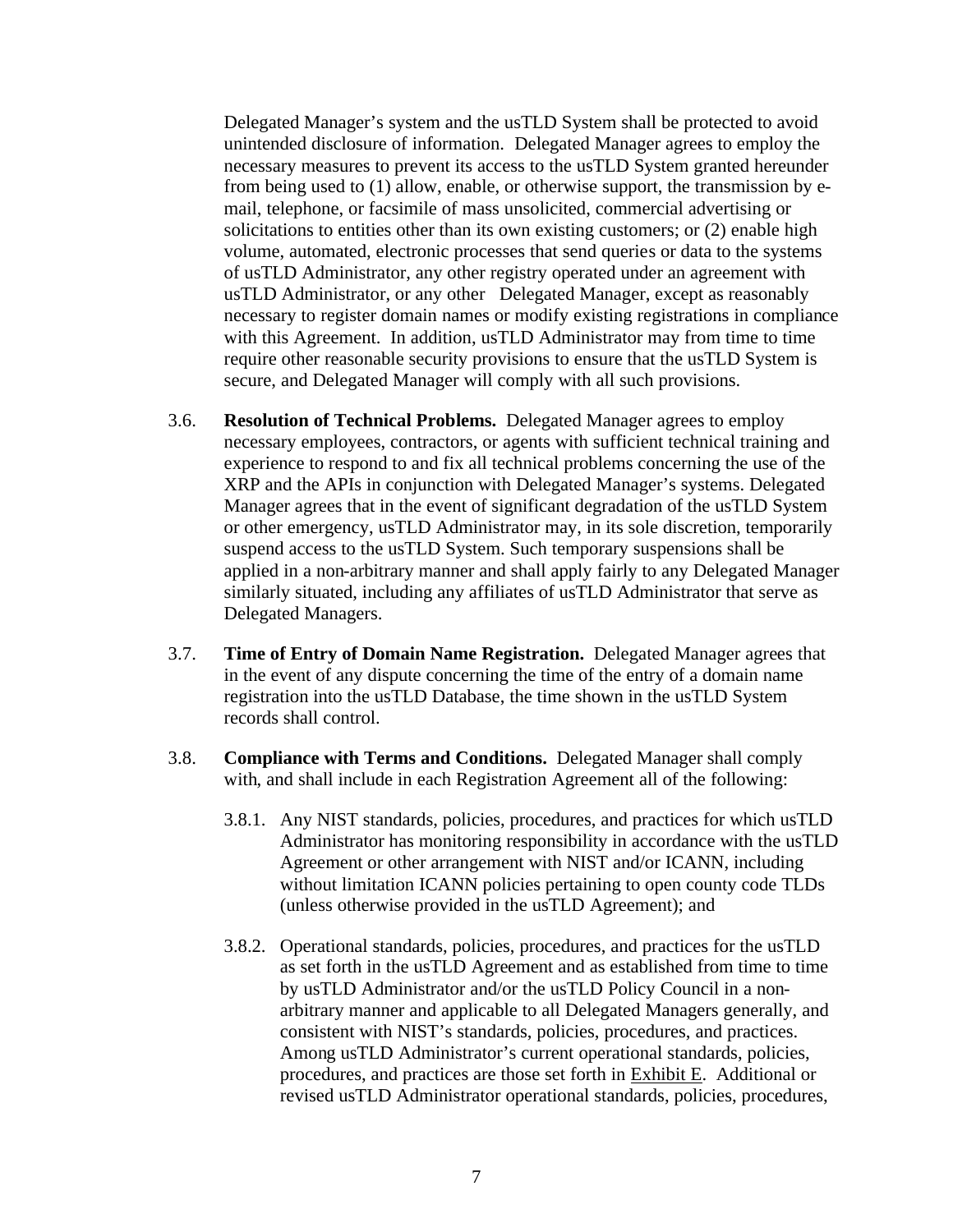and practices for the usTLD shall be effective upon thirty (30) days notice by usTLD Administrator to Delegated Manager.

- 3.9. **Restrictions on Registered Names; Compliance with Law.** In addition to complying with NIST, policies, procedures, and practices limiting domain names that may be registered, Delegated Manager agrees to comply with applicable statutes and regulations limiting the domain names that may be registered. Further, Delegated Manager shall abide by applicable laws and governmental regulations.
- 3.12 **Resellers/Sub-Delegated Manager.** Delegated Manager may, in its discretion from time to time, designate one or more resellers/Sub-Delegated Managers ("Reseller") that will be permitted to provide Delegated Manager Services consistent with those permitted of Delegated Manager under this Agreement. Delegated Manager shall enter into a written agreement with each of its re-sellers (a "Reseller Agreement"), which will ensure compliance with this Agreement and the Accreditation Agreement and include sufficient terms and conditions to obligate each Reseller to abide by all terms and conditions and all Delegated Manager obligations set forth in this Agreement (provided that re-sellers will *not* be entitled to appoint their own resellers) and the Accreditation Agreement. Delegated Manager shall be primarily liable for all acts or omissions of its resellers, and usTLD Administrator's obligations under this Agreement and the Accreditation Agreement shall not be increased due to Delegated Manager's appointment of re-sellers. Promptly following the end of each calendar year during the Term of this Agreement (but in no event later than January 30), Delegated Manager shall provide to usTLD Administrator a complete written list of all of its current resellers. Further, in its Reseller Agreement with each reseller, Delegated Manager shall require such reseller to indemnify, defend and hold harmless usTLD Administrator, and its directors, officers, employees, representatives, agents, affiliates, and stockholders from and against any and all claims, damages, liabilities, costs and expenses of any kind, including without limitation reasonable legal fees and expenses, arising out of or relating to any activities of such sub-Delegated Manager. Each such Reseller Agreement shall further require that this indemnification obligation survive the termination or expiration of that agreement.

#### **4. FEES**

4.1. **Amount of usTLD Administrator Fees.** In the event that the Delegated Manager requests that Registered Names are maintained by the usTLD Administrator, Delegated Manager agrees to pay usTLD Administrator the fees set forth in  $Exhibit F$  for initial and renewal registrations and other services provided by usTLD Administrator to Delegated Manager (collectively, "Fees"). usTLD Administrator reserves the right to revise the Fees prospectively upon thirty (30) days notice to Delegated Manager, provided that such adjustments are consistent with the usTLD Agreement.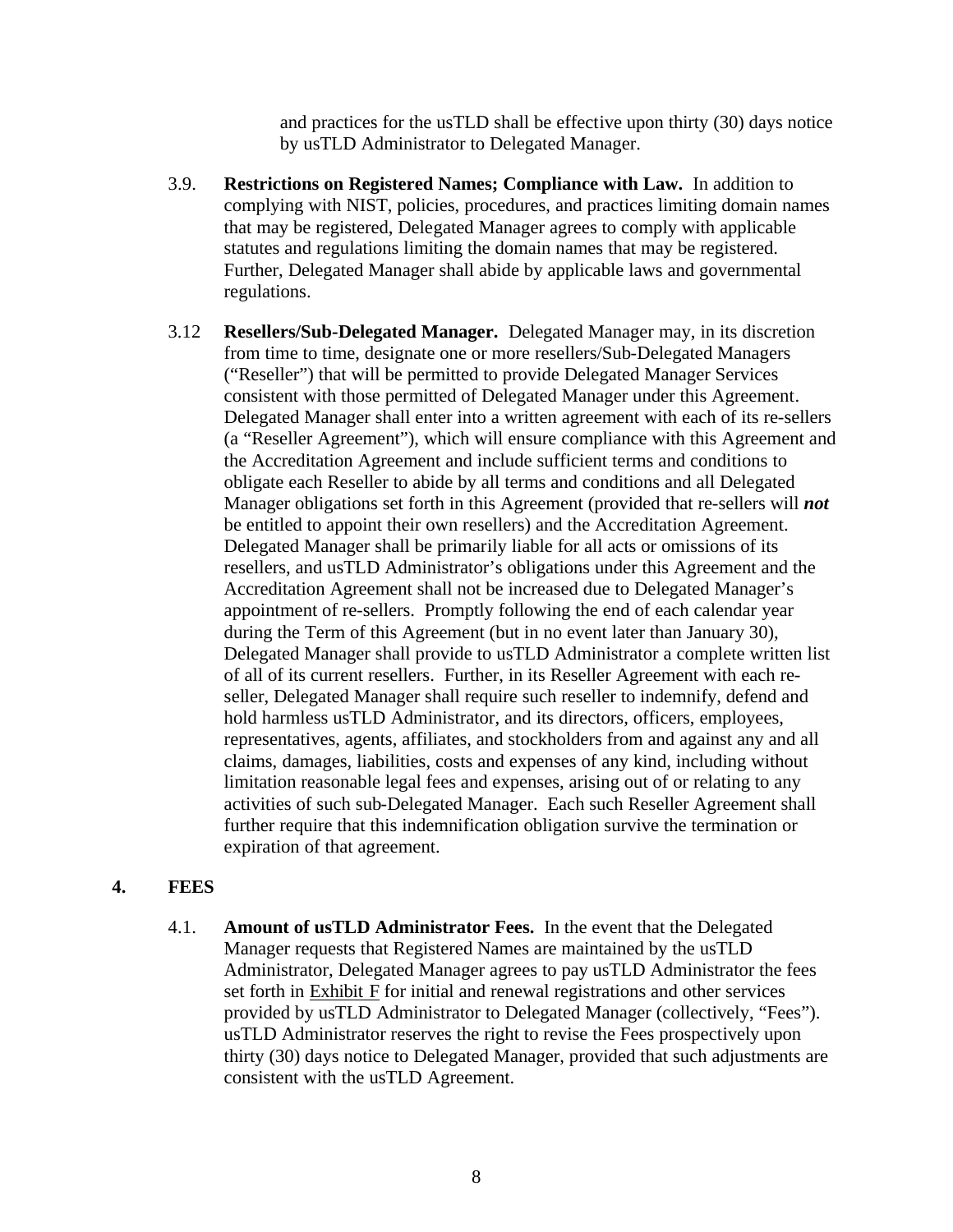- 4.2. **Payment of usTLD Administrator Fees.** In advance of incurring Fees, Delegated Manager shall establish a letter of credit, deposit account, or other credit facility accepted by usTLD Administrator, which acceptance will not be unreasonably withheld so long as payment is assured. All Fees are due immediately upon receipt of applications for initial and renewal registrations, or upon provision of other services provided by usTLD Administrator to Delegated Manager. Payment shall be made via debit or draw down of the deposit account, letter of credit or other credit facility. usTLD Administrator shall provide monthly invoices to the Delegated Manager.
- 4.3. **Non-Payment of Fees.** In the event Delegated Manager has insufficient funds deposited or available through the letter of credit or credit facility with usTLD Administrator or otherwise fails to pay Fees when due, usTLD Administrator may do any or all of the following: (a) stop accepting new initial or renewal registrations from Delegated Manager; (b) delete the domain names associated with any negative balance incurred from the usTLD Database; and (c) pursue any other remedy permitted under this Agreement or at law or in equity.

## **5. CONFIDENTIALITY AND INTELLECTUAL PROPERTY**

- 5.1. **Use of Confidential Information.** During the Term of this Agreement, a Disclosing Party may be required (or elect) to disclose Confidential Information to the Receiving Party. Each party's use and disclosure of the Confidential Information shall be subject to the following terms and conditions:
	- 5.1.1. The Receiving Party shall treat as strictly confidential, and use all reasonable efforts to preserve the secrecy and confidentiality of, all Confidential Information, including implementing reasonable physical security measures and operating procedures.
	- 5.1.2. The Receiving Party agrees that it will use any Confidential Information solely for the purpose of exercising its rights or performing its obligations under this Agreement and for no other purposes whatsoever.
	- 5.1.3. The Receiving Party shall make no disclosures whatsoever of any Confidential Information of the Disclosing Party to others; provided, however, that if the Receiving Party is a corporation, partnership, or other organization, disclosure is permitted to the Receiving Party's officers, employees, contractors and agents who have a demonstrable need to know such Confidential Information, provided the Receiving Party shall advise such personnel of the confidential nature of the Confidential Information and of the procedures required to maintain the confidentiality thereof, and shall require them to acknowledge in writing that they have read, understand, and agree to be individually bound by the confidentiality terms of this Agreement.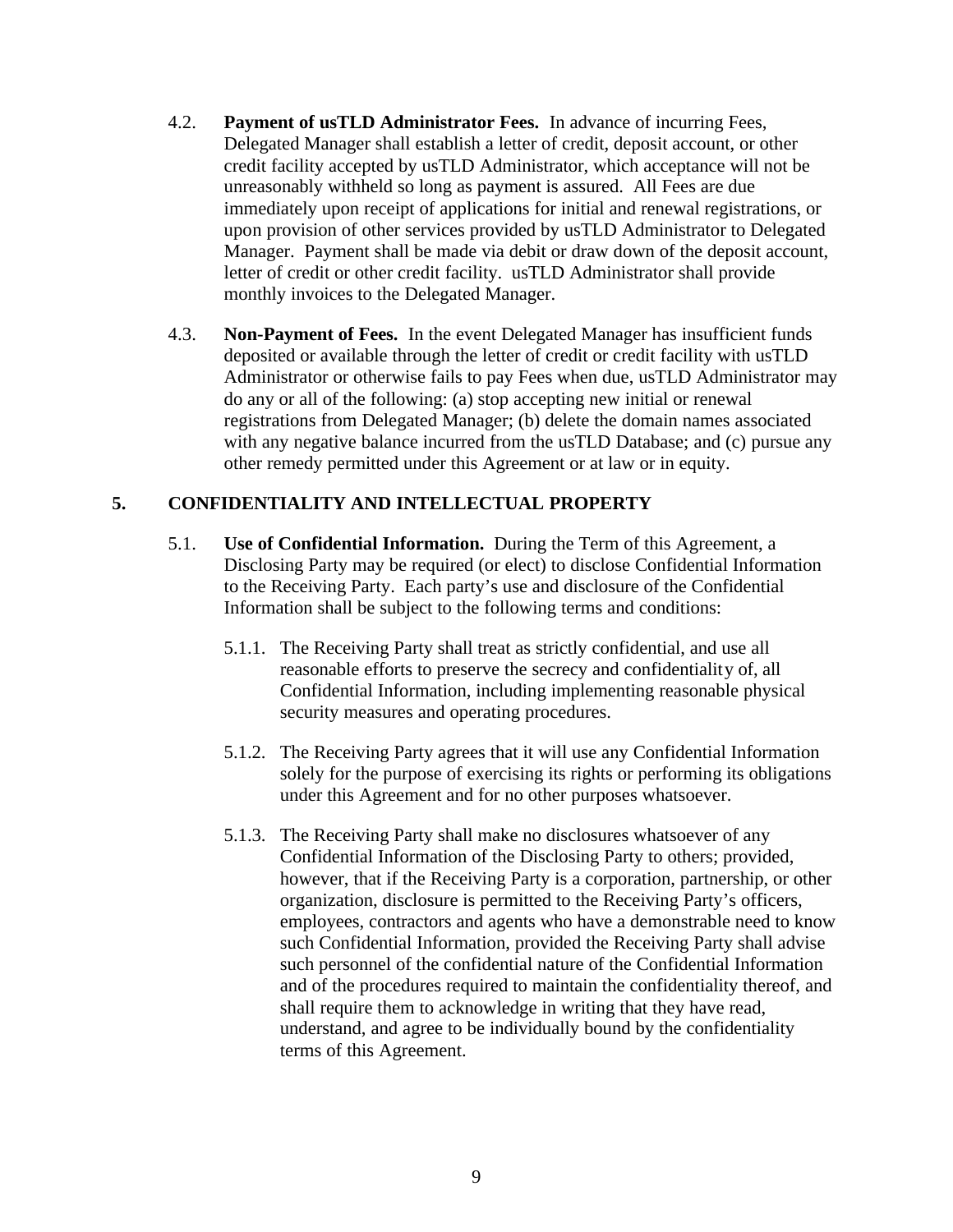- 5.1.4. The Receiving Party shall not modify or remove any confidentiality legends and/or copyright notices appearing on any Confidential Information.
- 5.1.5. The Receiving Party agrees not to prepare, or claim any rights to, any derivative works based on the Confidential Information.
- 5.1.6. Notwithstanding the foregoing, this Subsection 5.1 imposes no obligation upon the parties with respect to information that (a) is disclosed to a third party with the Disclosing Party's prior written approval; or (b) is or has entered the public domain through no fault of the Receiving Party; or (c) is known by the Receiving Party prior to the time of disclosure (as shown by documentary records to that effect); or (d) is independently developed by the Receiving Party without use of, or reference to, the Confidential Information; or (e) is made generally available by the Disclosing Party without restriction on disclosure; or (f) Receiving Party receives in good faith from a third party who is not, directly or indirectly, under an obligation of confidentiality to Disclosing Party with respect to same.
- 5.1.7. In the event the Receiving Party is required by law, regulation or court order to disclose any Confidential Information, Receiving Party will promptly notify Disclosing Party in writing prior to making any such disclosure in order to facilitate Disclosing Party seeking a protective order or other appropriate remedy from the proper authority, at the Disclosing Party's expense. Receiving Party agrees to cooperate with Disclosing Party in seeking such order or other remedy. Receiving Party further agrees that if Disclosing Party is not successful in precluding the requesting legal body from requiring the disclosure of the Confidential Information, it will furnish only that portion of the Confidential Information which is legally required.
- 5.1.8. The Receiving Party's duties under this Subsection 5.1 shall expire five (5) years after the expiration or termination of this Agreement, or earlier upon written agreement of the parties.

#### 5.2. **Intellectual Property.**

5.2.1. Each party will continue to independently own its intellectual property, including all patents, patent applications, copyrights, trademarks, trade names, service marks, know-how, trade secrets, data, proprietary processes, software, and all other forms of intellectual property, and nothing in this agreement shall confer any ownership right whatsoever to one party in the intellectual property of the other party. In addition, usTLD Administrator, or its suppliers and/or licensees, as the case may be,shall own all right, title and interest in and to the XRP, API's, Delegated Manager Tool Kits, and any software incorporated into the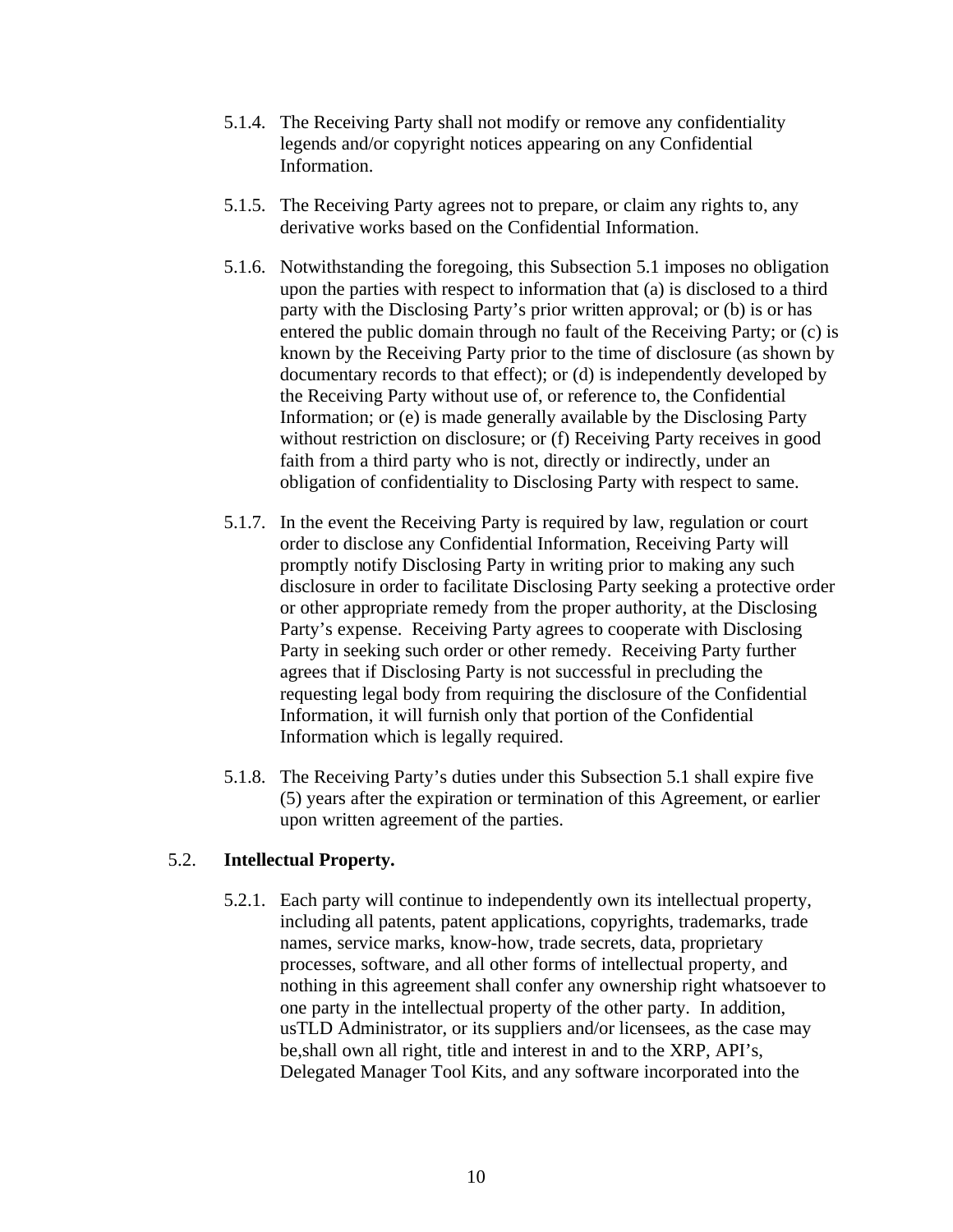usTLD System, or any component of any of the foregoing, as well as all intellectual property appurtenant thereto.

5.2.2. Subject only to the limited licenses set forth in Subsections 2.3.2, 3.5, and 5.1.2 above, no commercial use rights or any licenses of any kind under or to any patent, patent application, copyright, trademark, trade name, service mark, know-how, trade secret, data, proprietary process, software or any other intellectual proprietary rights of any kind are granted by one party to the other party by this Agreement, or by virtue of any disclosure of any Confidential Information to a Receiving Party under this Agreement.

#### **6. INDEMNITIES AND LIMITATION OF LIABILITY**

- 6.1. **Indemnification.** Delegated Manager, at its own expense and within thirty (30) days after presentation of a demand by usTLD Administrator under this Section, will indemnify, defend and hold harmless usTLD Administrator and its directors, officers, employees, representatives, agents, affiliates, and stockholders (along with usTLD Administrator, each an "Indemnified Person"), against any claim, suit, action, other proceeding of any kind (a "Claim") brought against that Indemnified Person based on, arising from, or relating in any way to: (i) any product or service of Delegated Manager; (ii) any agreement, including Delegated Manager's dispute policy, with any Registrant or re-seller; or (iii) Delegated Manager's domain name registration business, including, but not limited to, Delegated Manager's advertising, domain name application process, systems and other processes, fees charged, billing practices and customer service, or any other business conducted by Delegated Manager; provided, however, that in any such case: (a) usTLD Administrator or any other Indemnified Person provides Delegated Manager with reasonable prior notice of any such Claim, and (b) upon Delegated Manager's written request, usTLD Administrator or any other Indemnified Person will provide to Delegated Manager all available information and assistance reasonably necessary for Delegated Manager to defend such Claim; provided further that Delegated Manager reimburses usTLD Administrator and such other Indemnified Persons for their actual and reasonable costs incurred in connection with providing such information and assistance. Delegated Manager will not enter into any settlement or compromise of any such indemnifiable Claim with respect to a particular Indemnified Person without the prior written consent of such Indemnified Person, which consent shall not be unreasonably withheld. Delegated Manager will pay any and all costs, damages, liabilities, and expenses, including, but not limited to, reasonable attorneys' fees and costs awarded against or otherwise incurred by usTLD Administrator and other Indemnified Persons in connection with or arising from any such indemnifiable Claim.
- 6.2. **Limitation of Liability.** EXCEPT WITH RESPECT TO DELEGATED MANAGER'S INDEMNIFICATION OBLIGATIONS SET FORTH IN ELSEWHERE IN THIS AGREEMENT, IN NO EVENT SHALL EITHER PARTY BE LIABLE FOR ANY SPECIAL, INDIRECT, INCIDENTAL, PUNITIVE, EXEMPLARY OR CONSEQUENTIAL DAMAGES FOR ANY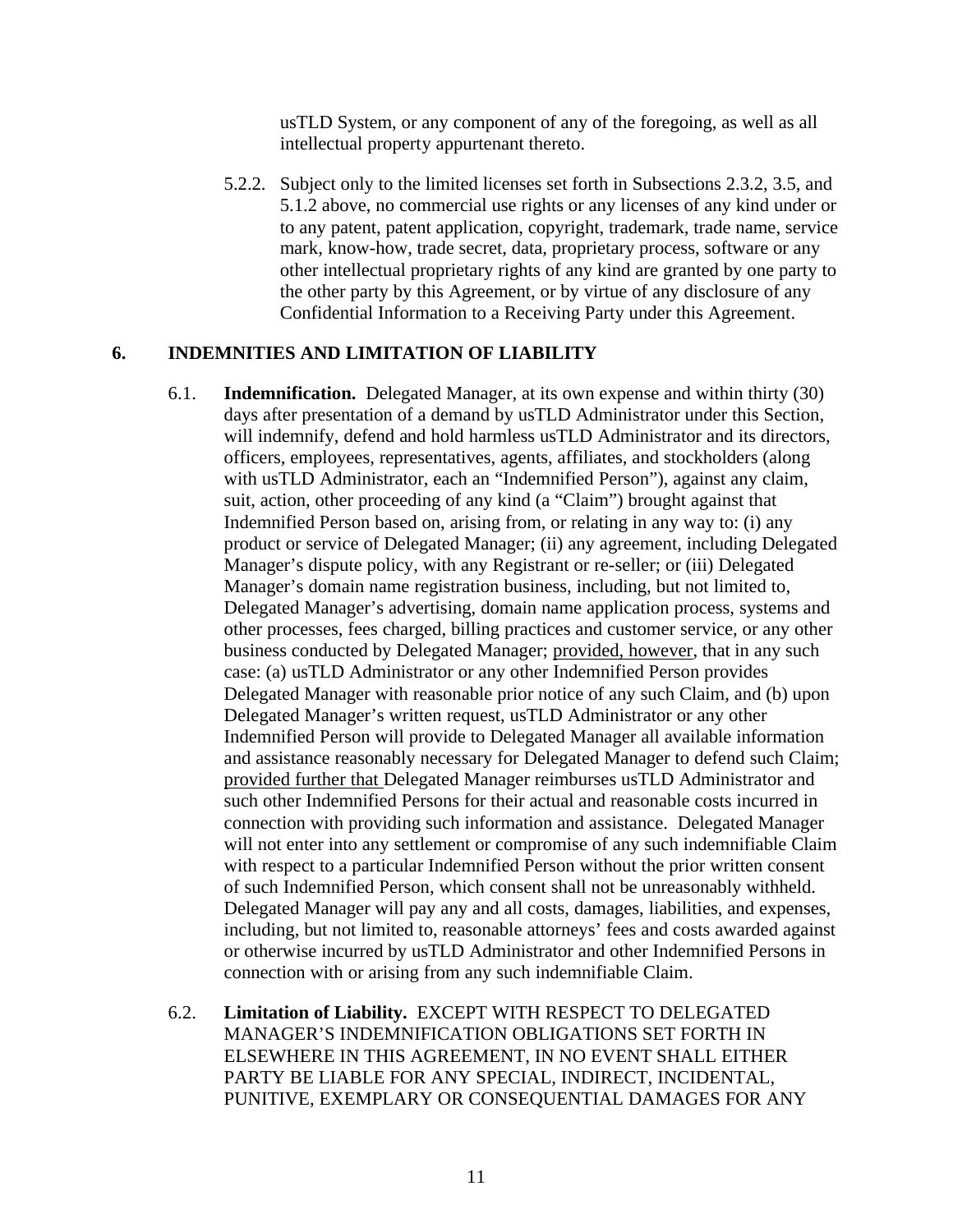VIOLATIONS OF, OR CAUSES OF ACTION RELATING TO OR ARISING FROM, THIS AGREEMENT, EVEN IF SUCH PARTY HAS BEEN INFORMED OF THE POSSIBILITY OF SUCH DAMAGES.

## **7. DISPUTE RESOLUTION**

7.1. **Dispute Resolution; Governing Law.** Any and all disputes of any nature arising under or in connection with this Agreement, including requests for specific performance, shall be resolved through binding arbitration conducted as provided in this Section pursuant to the rules of the American Arbitration Association ("AAA"). The arbitration shall be conducted in the English language and shall occur in the District of Columbia, Washington, D.C., USA. There shall be three (3) arbitrators: each party shall choose one arbitrator, who together will select a third; if the two arbitrators are not able to agree on a third arbitrator within fifteen (15) calendar days of the designation of the second arbitrator, the AAA shall choose the third. The parties shall bear the costs of the arbitration in equal shares, subject to the right of the arbitrators to reallocate the costs in their award as provided in the AAA rules. The parties shall bear their own attorneys' fees in connection with the arbitration, and the arbitrators may not reallocate the attorneys' fees in conjunction with their award. The arbitrators shall render their decision within ninety (90) calendar days of the selection of the third arbitrator. Any litigation brought to enforce an arbitration award shall be brought in a Commonwealth or federal court in the Eastern District of the Commonwealth of Virginia, USA; however, the parties shall also have the right to enforce a judgment of such a court in any court of competent jurisdiction. For the purpose of aiding the arbitration and/or preserving the rights of a party during the pendency of an arbitration, each party shall have the right to seek temporary or preliminary injunctive relief from the arbitration panel or any court of competent jurisdiction located in the Eastern District of the Commonwealth of Virginia, USA, which shall not be a waiver of this arbitration agreement. This Agreement shall be construed in accordance with and governed by the laws of the Commonwealth of Virginia (without regard to any rules or principles of conflicts of law that might look to any jurisdiction outside Virginia).

## **8. TERM AND TERMINATION**

8.1. **Term of the Agreement; Revisions.** The Term of this Agreement shall commence on the Effective Date and, unless earlier terminated in accordance with the provisions of this Agreement, shall expire on the last expiration of the usTLD Agreement. In the event that revisions to usTLD Administrator's approved form of usTLD Administrator-Delegated Manager Agreement (such as this one) are approved or adopted by NIST from time to time, Delegated Manager will either execute an amendment substituting the revised agreement in place of this Agreement or, at its option exercised within thirty (30) days after receiving notice of such amendment, terminate this Agreement immediately by giving written notice to usTLD Administrator. In the event that usTLD Administrator does not receive such executed amendment or notice of termination from Delegated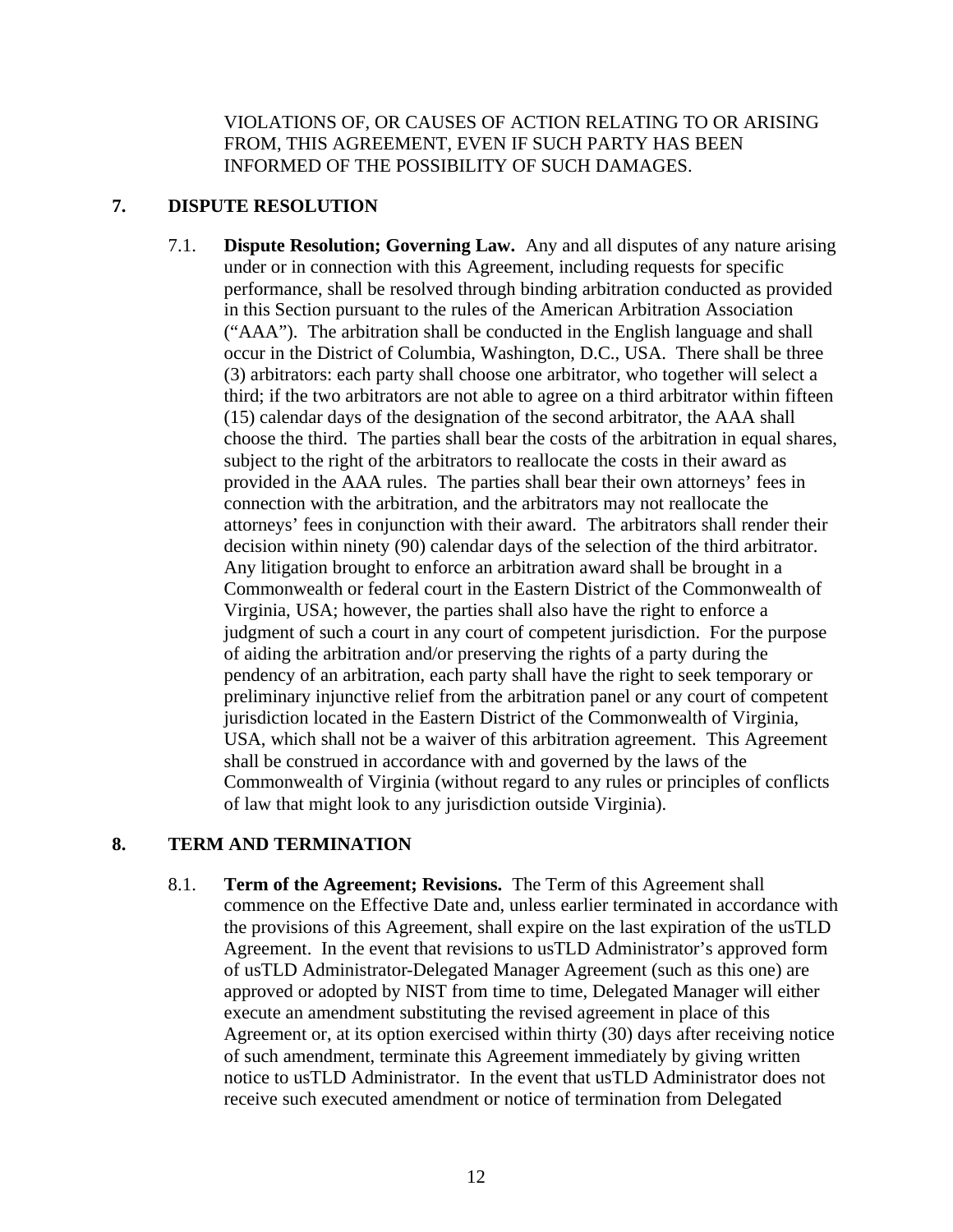Manager within such thirty (30) day period, Delegated Manager shall be deemed to have accepted the provisions of such revised usTLD Administrator-Delegated Manager Agreement, and as such, shall be bound by all the terms and conditions of such revised usTLD Administrator-Delegated Manager Agreement. usTLD Administrator will use commercially reasonable efforts to post such revised form of usTLD Administrator-Delegated Manager Agreement on its US website at least thirty (30) days prior to its effective date.

- 8.2. **Termination.** This Agreement may be terminated as follows:
	- 8.2.1. Termination For Cause. In the event that either party materially breaches any of its obligations under this Agreement and such breach is not substantially cured within thirty (30) calendar days after written notice thereof is given by the other party, then the non-breaching party may, by giving written notice thereof to the other party, terminate this Agreement as of the date specified in such notice of termination.
	- 8.2.2. Termination at Option of Delegated Manager. Delegated Manager may terminate this Agreement at any time by giving usTLD Administrator thirty (30) days written notice of termination.
	- 8.2.3. Termination Upon Loss of Delegated Manager's Accreditation. This Agreement shall immediately terminate in the event Delegated Manager's accreditation by usTLD Administrator is terminated or expires without renewal.
	- 8.2.4. Termination in the Event of Termination of usTLD Agreement. This Agreement shall immediately terminate in the event the usTLD Agreement is terminated or expires without entry of a subsequent usTLD Agreement with NIST and this Agreement is not assigned under Subsection 9.1.1 below.
	- 8.2.5. Termination in the Event of Insolvency or Bankruptcy. This Agreement will automatically and immediately terminate if the Delegated Manager is adjudged insolvent or bankrupt, or if proceedings are instituted by or against Delegated Manager seeking relief, reorganization or arrangement under any laws relating to insolvency or bankruptcy, or seeking any assignment for the benefit of creditors, or seeking the appointment of a receiver, liquidator or trustee of Delegated Manager's property or assets or the liquidation, dissolution or winding up of Delegated Manager's business.
- 8.3. **Effect of Termination.** Upon the expiration or termination of this Agreement for any reason:
	- 8.3.1. usTLD Administrator will complete the registration of all domain names processed by Delegated Manager prior to the effective date of such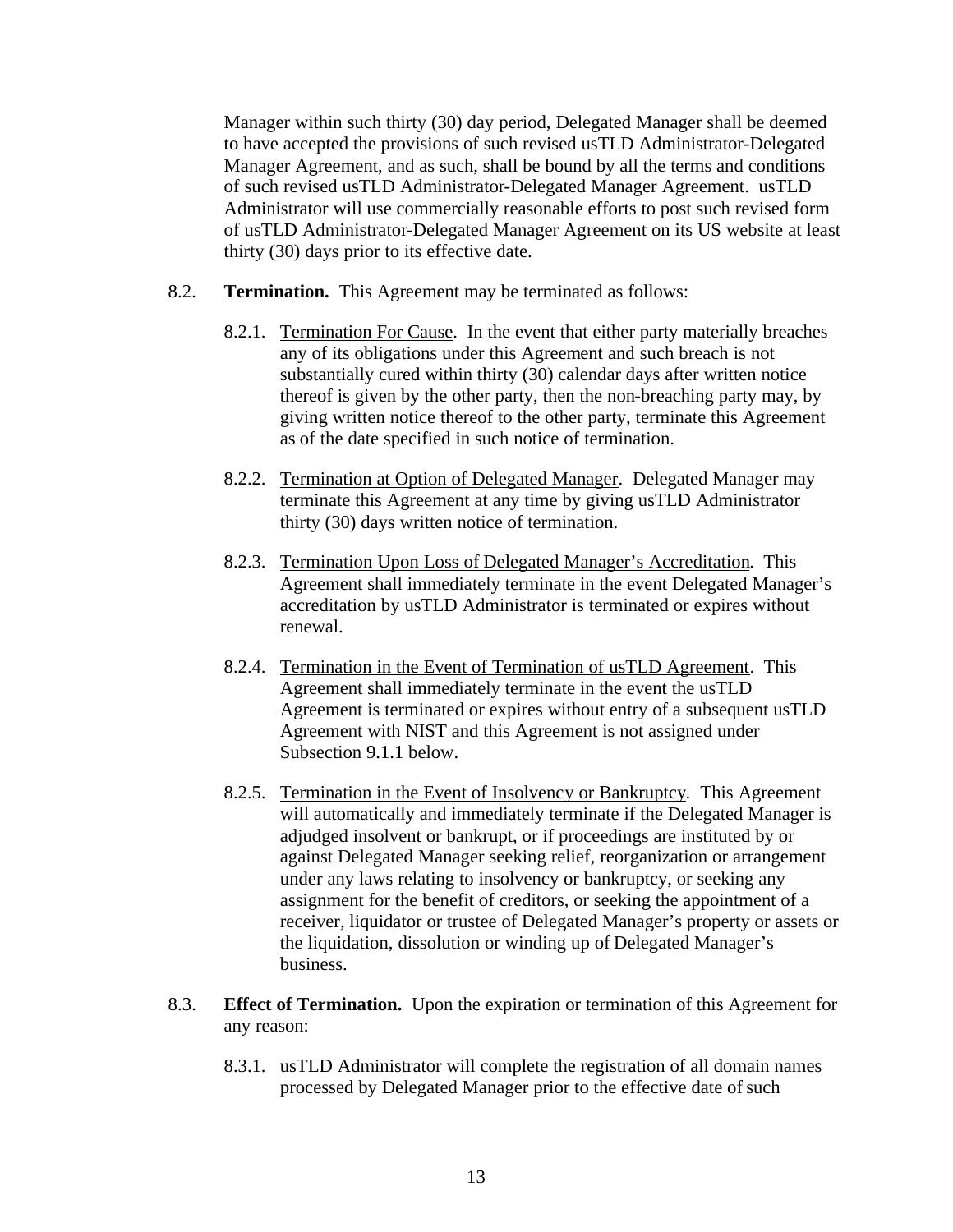expiration or termination, provided that all Delegated Manager's payments to usTLD Administrator for Fees are current and timely.

- 8.3.2. Delegated Manager shall immediately transfer its sponsorship of Registered Names to another Delegated Manager in compliance with any procedures established or approved by usTLD Administrator.
- 8.3.3. All Confidential Information in the possession of the Receiving Party shall be immediately returned to the Disclosing Party.
- 8.3.4. All Fees and any other amounts owing to usTLD Administrator shall become immediately due and payable.
- 8.4. **Survival.** In the event of termination of this Agreement, the following shall survive: (i) Subsections 2.6, 3.5, 5.1, 5.2, 6.1, 6.2, 7.1, 8.3.3, 8.3.4, 8.4, 9.2, 9.3.3, 9.5, 9.6, 9.8, 9.9, 9.10, 9.11 and 9.13 and (ii) the indemnification obligations of (a) Registrants under Subsection 3.4 and (b) resellers under Subsection 3.12. Neither party shall be liable to the other for damages of any sort resulting solely from terminating this Agreement in accordance with its terms.

## **9. MISCELLANEOUS**

## 9.1. **Assignments.**

- 9.1.1. Assignment to Successor usTLD Administrator. In the event the usTLD Agreement is terminated (and such termination is deemed final under the usTLD Agreement) or expires without entry by usTLD Administrator and NIST of a subsequent registry agreement, usTLD Administrator's rights under this Agreement may be assigned to a entity with a subsequent registry agreement covering the usTLD upon NIST's giving Delegated Manager written notice within sixty (60) days of the termination or expiration, provided that the subsequent usTLD Administrator assumes all or substantially all of the duties of usTLD Administrator under this Agreement.
- 9.1.2. Assignment in Connection with Assignment of usTLD Agreement with NIST. In the event that the usTLD Agreement for the usTLD is validly assigned, usTLD Administrator's rights under this Agreement shall be automatically assigned to the assignee of the usTLD Agreement, provided that the assignee assumes all or substantially all of the duties of usTLD Administrator under this Agreement.
- 9.1.3. Other Assignments. Except as otherwise expressly provided in this Agreement, the provisions of this Agreement shall inure to the benefit of and be binding upon, the successors and permitted assigns of the parties. Neither party shall assign or transfer its rights or obligations under this Agreement without the prior written consent of the other party, which shall not be unreasonably withheld; provided, however, that usTLD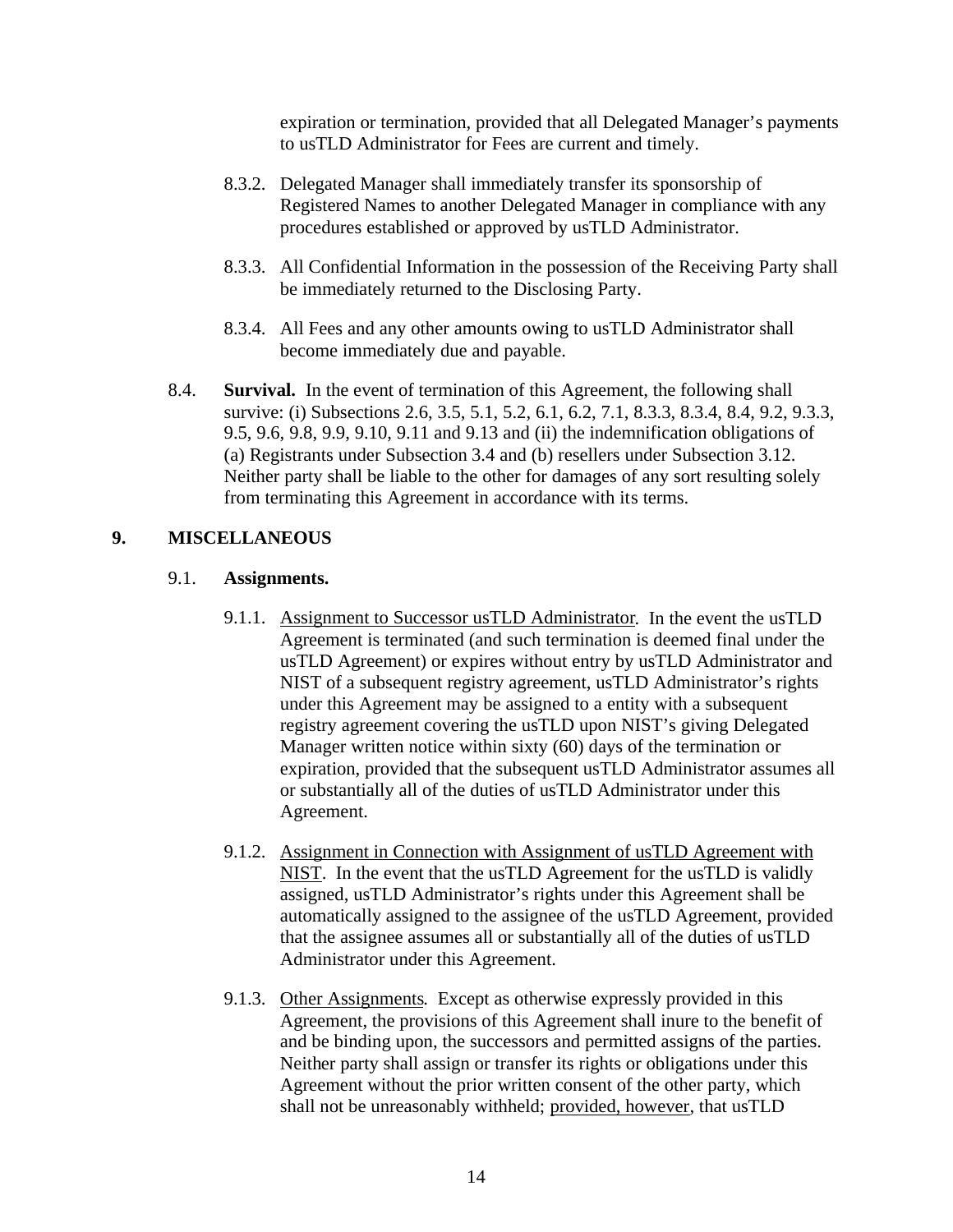Administrator shall have the right to assign all its rights and delegate all its duties under this Agreement to an affiliated organization without such consent.

9.2. **Notices.** Any notice or other communication required or permitted to be delivered to any party under this Agreement shall be in writing and shall be deemed properly delivered, given and received when delivered by hand, by registered mail (return receipt requested), by courier or express delivery service, by e-mail (against of receipt of confirmation of delivery) or by telecopier (against receipt of answerback confirming delivery) during business hours to the address or telecopier number, or e-mail address set forth beneath the name of such party below or when delivery as described above is refused by the intended recipient, unless such party has given a notice of a change of address in writing pursuant to the foregoing. Notwithstanding the foregoing, notice shall be deemed properly given from usTLD Administrator to Delegated Manager at such time as usTLD Administrator posts any notice, update, modification or other information on its U.S. website, so long as such notice, update, modification or other information is intended for all Delegated Managers generally (e.g., NIST-mandated revisions to the form usTLD Administrator-Delegated Manager Agreement).

If to Delegated Manager:

\_\_\_\_\_\_\_\_\_\_\_\_\_\_\_\_\_\_\_\_\_\_\_\_\_\_\_\_\_\_\_\_\_\_\_\_\_ \_\_\_\_\_\_\_\_\_\_\_\_\_\_\_\_\_\_\_\_\_\_\_\_\_\_\_\_\_\_\_\_\_\_\_\_\_ \_\_\_\_\_\_\_\_\_\_\_\_\_\_\_\_\_\_\_\_\_\_\_\_\_\_\_\_\_\_\_\_\_\_\_\_\_ \_\_\_\_\_\_\_\_\_\_\_\_\_\_\_\_\_\_\_\_\_\_\_\_\_\_\_\_\_\_\_\_\_\_\_\_\_ \_\_\_\_\_\_\_\_\_\_\_\_\_\_\_\_\_\_\_\_\_\_\_\_\_\_\_\_\_\_\_\_\_\_\_\_\_

\_\_\_\_\_\_\_\_\_\_\_\_\_\_\_\_\_\_\_\_\_\_\_\_\_\_\_\_\_\_\_\_\_\_\_\_\_ \_\_\_\_\_\_\_\_\_\_\_\_\_\_\_\_\_\_\_\_\_\_\_\_\_\_\_\_\_\_\_\_\_\_\_\_\_

\_\_\_\_\_\_\_\_\_\_\_\_\_\_\_\_\_\_\_\_\_\_\_\_\_\_\_\_\_\_\_\_\_\_\_\_\_

with copy to:

If to usTLD Administrator:

NeuStar, Inc. 1120 Vermont Avenue, N.W. Suite 400 Washington, D.C. 20005 Attn: VP of Policy and Industry Relations phone:\_\_\_\_\_\_\_\_\_\_\_\_\_\_\_\_\_\_\_ fax: \_\_\_\_\_\_\_\_\_\_\_\_\_\_\_\_\_\_\_\_\_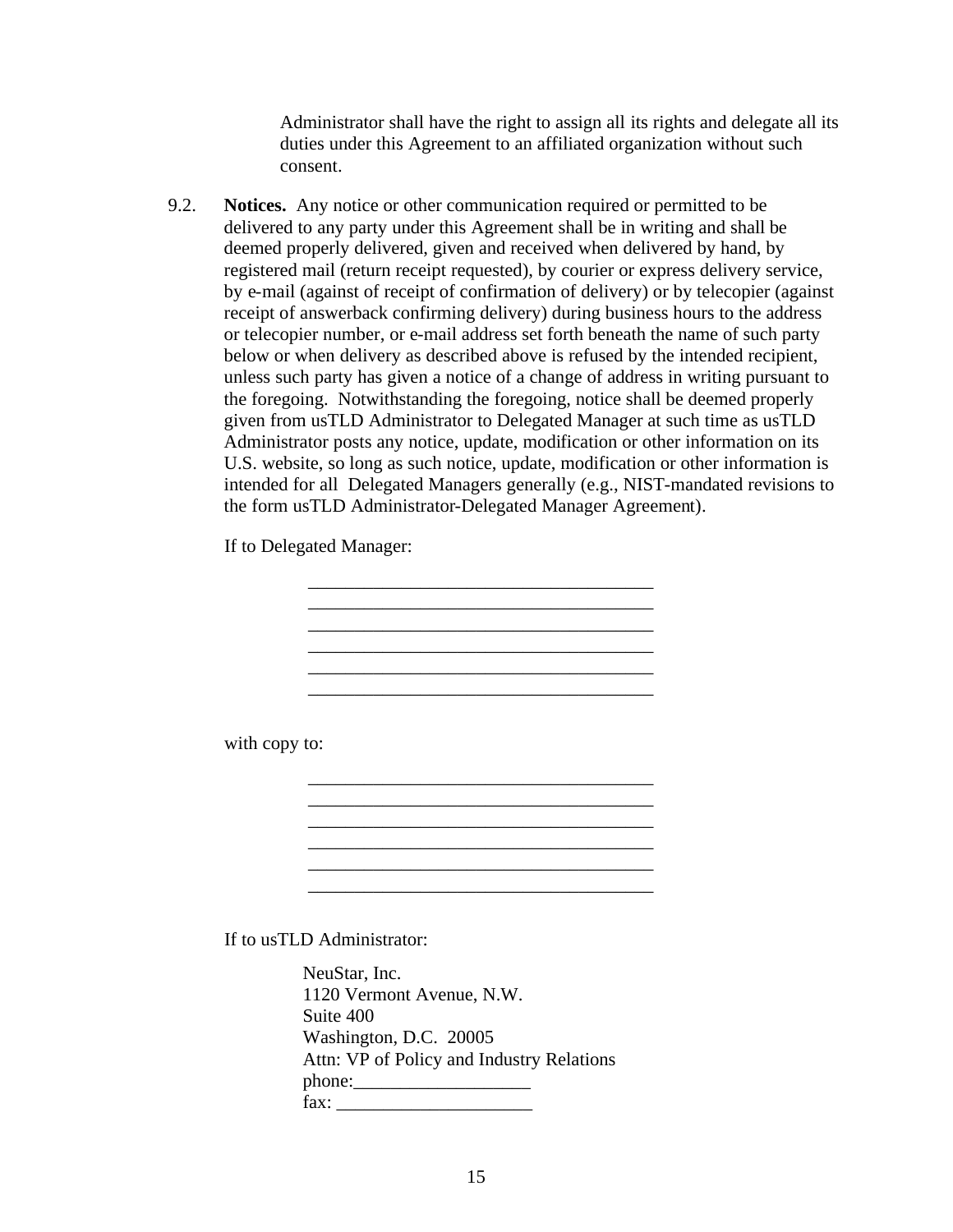with a copy to:

NeuStar, Inc. 1120 Vermont Avenue, N.W. Suite 400 Washington, D.C. 20005 Attn: General Counsel phone:\_\_\_\_\_\_\_\_\_\_\_\_\_\_\_\_\_\_\_  $\text{fax}:$ 

## 9.3. **Representations and Warranties.**

- 9.3.1. Delegated Manager. Delegated Manager represents and warrants that: (1) it is an organization (e.g., corporation, partnership, limited liability company, government agency) duly formed, validly existing and in good standing under the laws of the \_\_\_\_\_\_\_\_\_\_\_\_\_, (2) it has all requisite power and authority to execute, deliver and perform its obligations under this Agreement (3) it is, and during the Term of this Agreement will continue to be, accredited by usTLD Administrator, (4) the execution, performance and delivery of this Agreement has been duly authorized by Delegated Manager, (5) no further approval, authorization or consent of any governmental or regulatory authority is required to be obtained or made by Delegated Manager in order for it to enter into and perform all its obligations under this Agreement.
- 9.3.2. usTLD Administrator. usTLD Administrator represents and warrants that: (1) it is a corporation duly incorporated, validly existing and in good standing under the laws of the State of Delaware, (2) it has all requisite corporate power and authority to execute, deliver and perform its obligations under this Agreement, (3) the execution, performance and delivery of this Agreement has been duly authorized by usTLD Administrator, and (4) no further approval, authorization or consent of any governmental or regulatory authority is required to be obtained or made by usTLD Administrator in order for it to enter into and perform all its obligations under this Agreement.
- 9.3.3. Disclaimer of Warranties. THE XRP, APIs, DELEGATED MANAGER TOOLKIT, usTLD SYSTEM AND ANY COMPONENT THEREOF ARE PROVIDED "AS-IS" AND WITHOUT ANY WARRANTY OF ANY KIND. usTLD OPERATOR EXPRESSLY DISCLAIMS ALL WARRANTIES AND/OR CONDITIONS, EXPRESS OR IMPLIED, INCLUDING, BUT NOT LIMITED TO, THE IMPLIED WARRANTIES AND CONDITIONS OF MERCHANTABILITY OR SATISFACTORY QUALITY AND FITNESS FOR A PARTICULAR PURPOSE AND NONINFRINGEMENT OF THIRD PARTY RIGHTS. usTLD OPERATOR DOES NOT WARRANT THAT THE XRP, APIs,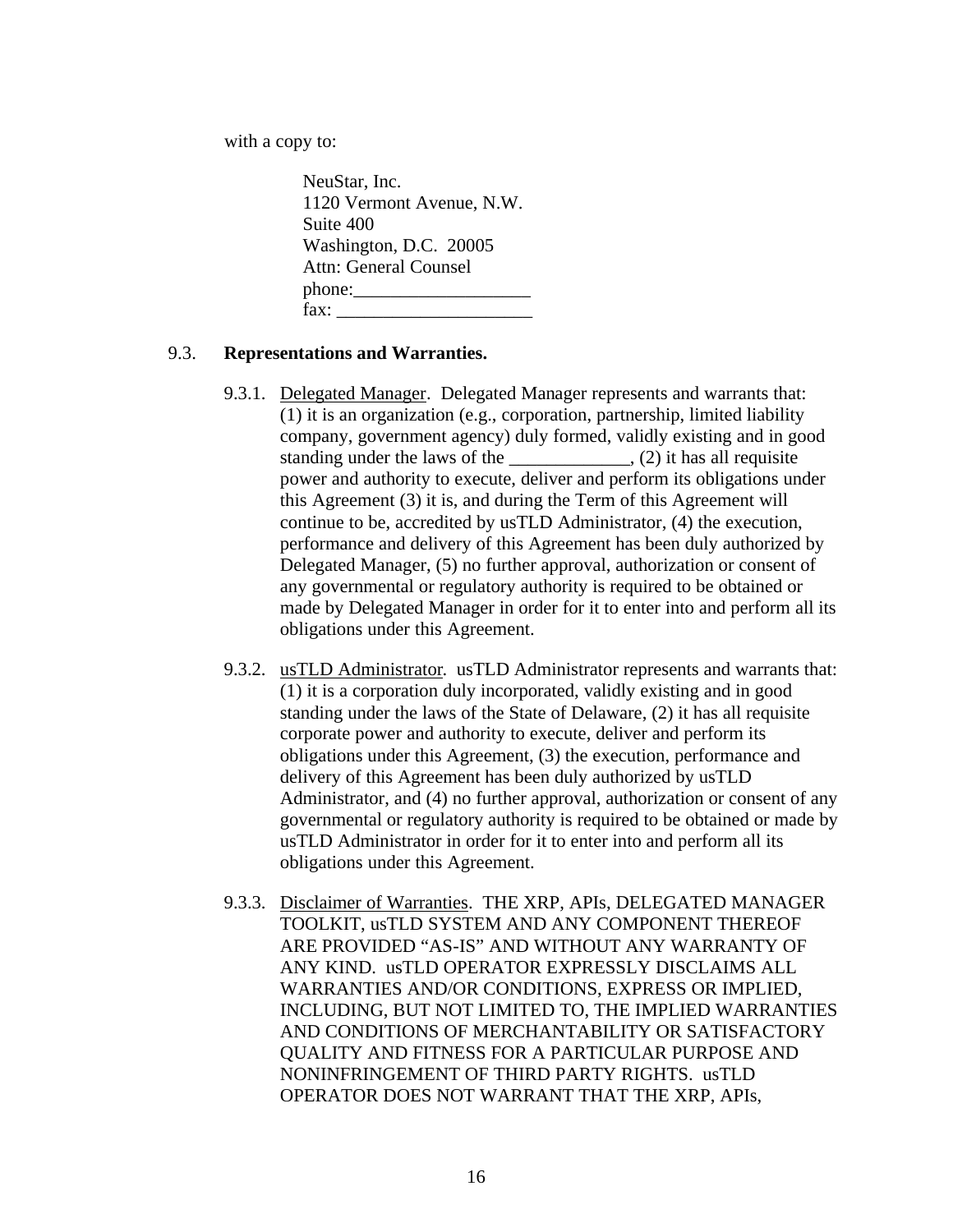DELEGATED MANAGER TOOLKIT, usTLD SYSTEM OR ANY COMPONENT THEREOF WILL MEET DELEGATED MANAGER'S REQUIREMENTS, OR THAT THE OPERATION OF XRP, APIs, DELEGATED MANAGER TOOLKITS, THE usTLD SYSTEM OR ANY COMPONENT THEREOF WILL BE UNINTERRUPTED OR ERROR-FREE, OR THAT DEFECTS IN THE XRP, APIs, DELEGATED MANAGER TOOLKIT, usTLD SYSTEM OR ANY COMPONENT THEREOF WILL BE CORRECTED. FURTHERMORE, usTLD OPERATOR DOES NOT WARRANT NOR MAKE ANY REPRESENTATIONS REGARDING THE USE OR THE RESULTS OF THE XRP, APIs, DELEGATED MANAGER TOOLKITS, usTLD SYSTEM OR ANY COMPONENT THEREOF OR RELATED DOCUMENTATION IN TERMS OF THEIR CORRECTNESS, ACCURACY, RELIABILITY, OR OTHERWISE. SHOULD THE XRP, APIs, DELEGATED MANAGER TOOLKIT, THE usTLD SYSTEM OR ANY COMPONENT THEREOF PROVE DEFECTIVE, DELEGATED MANAGER ASSUMES THE ENTIRE COST OF ALL NECESSARY SERVICING, REPAIR OR CORRECTION OF DELEGATED MANAGER'S OWN SYSTEMS AND SOFTWARE.

In the event of any conflict in this Agreement between this Subsection 9.3.3 and any other provision, this Subsection 9.3.3 will govern and control.

- 9.4. **Insurance.** During the Term of this Agreement (including any renewal terms), Delegated Manager shall have in place US\$500,000 in comprehensive legal liability insurance from a reputable insurance provider with an A.M. Best rating of "A" or better. Such insurance shall be used to indemnify and hold harmless usTLD Administrator and its employees, directors, officers, representatives, agents, affiliates, and stokholders from all costs and damages (including without limitation reasonable attorneys' fees) which it may suffer by reason of Delegated Manager's failure to indemnify usTLD Administrator as provided above; provided, however, that Delegated Manager's indemnity obligations under this Agreement shall *not* deemed to be limited by the amount of such insurance. Delegated Manager shall provide a copy of the insurance policy to usTLD Administrator upon usTLD Administrator's request and shall name usTLD Administrator and the other Indemnified Persons as additional insureds under that policy.
- 9.5. **Third-Party Beneficiaries.** The parties expressly agree that NIST is an intended third-party beneficiary of this Agreement. Otherwise, this Agreement shall not be construed to create any obligation by either party to any non-party to this Agreement, including any Registrant or re-seller. Delegated Manager acknowledges that nothing in this Agreement shall confer upon Delegated Manager or any person or entity the status of an intended third-party beneficiary of the usTLD Agreement.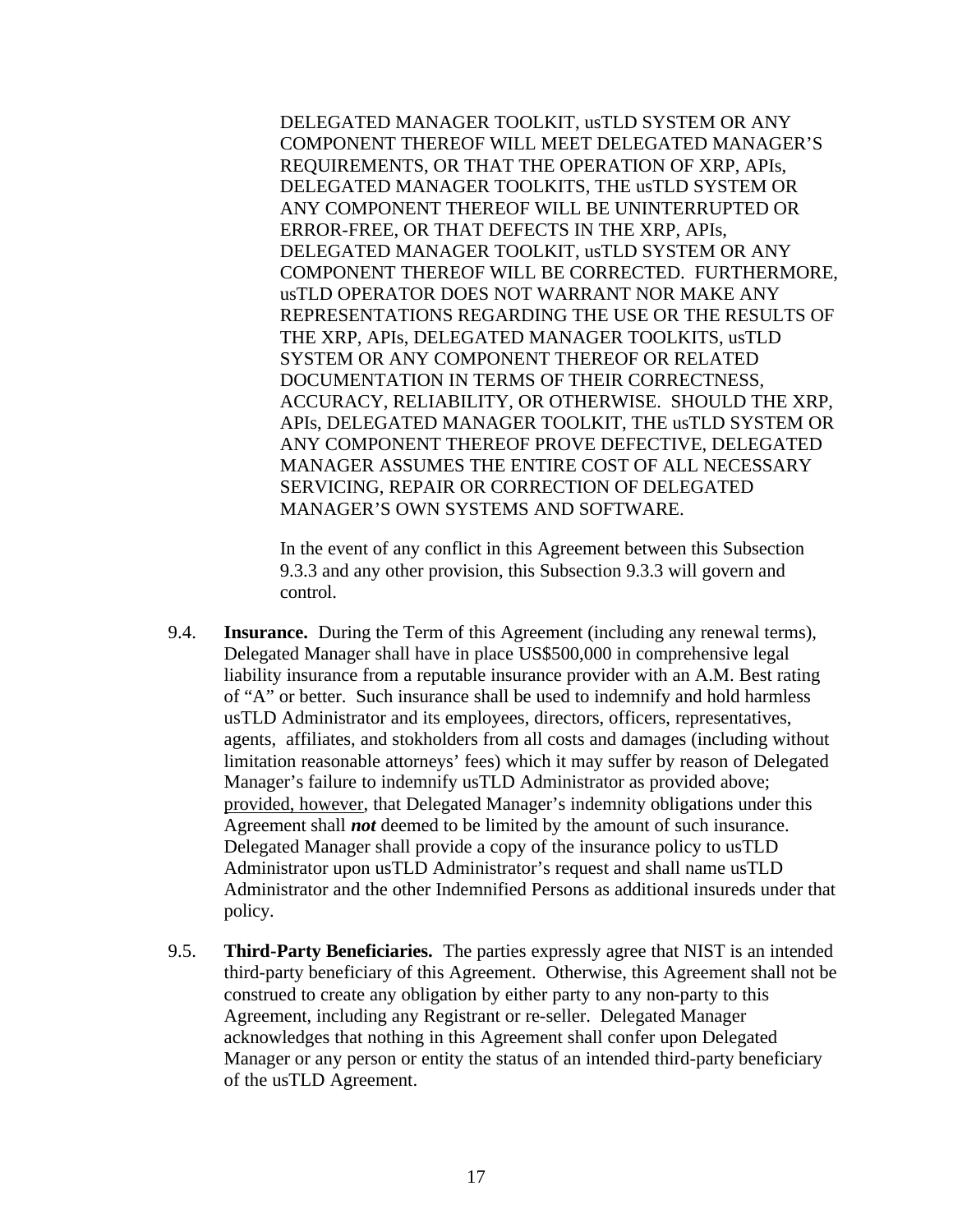- 9.6. **Relationship of the Parties.** Nothing in this Agreement shall be construed as creating an employer-employee or agency relationship, a partnership or a joint venture between the parties.
- 9.7. **Force Majeure.** Except for the non-payment of Fees, neither party shall be liable to the other for any loss or damage resulting from any cause beyond its reasonable control (a "Force Majeure Event") including, but not limited to, insurrection or civil disorder, war or military operations, national or local emergency, acts or omissions of government or other competent authority, compliance with any statutory obligation or executive order, industrial disputes of any kind (whether or not involving either party's employees), fire, lightning, explosion, flood, subsidence, weather of exceptional severity, equipment or facilities shortages which are being experienced by providers of telecommunications services generally, or other similar force beyond such Party's reasonable control, and acts or omissions of persons for whom neither party is responsible. Upon occurrence of a Force Majeure Event and to the extent such occurrence interferes with either party's performance of this Agreement, such party shall be excused from performance of its obligations (other than payment obligations) during the first six (6) months of such interference, provided that such party uses commercially reasonable efforts to avoid or remove such causes of nonperformance as soon as possible.
- 9.8. **Amendments.** Except as otherwise provided herein, no amendment, supplement, or modification of this Agreement or any provision hereof shall be binding unless executed in writing by authorized signatories of both parties.
- 9.9. **Waivers.** No failure on the part of either party to exercise any power, right, privilege or remedy under this Agreement, and no delay on the part of either party in exercising any power, right, privilege or remedy under this Agreement, shall operate as a waiver of such power, right, privilege or remedy; and no single or partial exercise or waiver of any such power, right, privilege or remedy shall preclude any other or further exercise thereof or of any other power, right, privilege or remedy. Neither party shall be deemed to have waived any claim arising out of this Agreement, or any power, right, privilege or remedy under this Agreement, unless the waiver of such claim, power, right, privilege or remedy is expressly set forth in a written instrument duly executed and delivered on behalf of such party; and any such waiver shall not be applicable or have any effect except in the specific instance in which it is given.
- 9.10. **Attorneys' Fees.** Except as otherwise may be provided in Subsection 7.1 above, if any legal action or other legal proceeding (including arbitration) relating to the performance under this Agreement or the enforcement of any provision of this Agreement is brought against a party hereto, the prevailing party shall be entitled to recover reasonable attorneys' fees, costs and disbursements (in addition to any other relief to which the prevailing party may be entitled).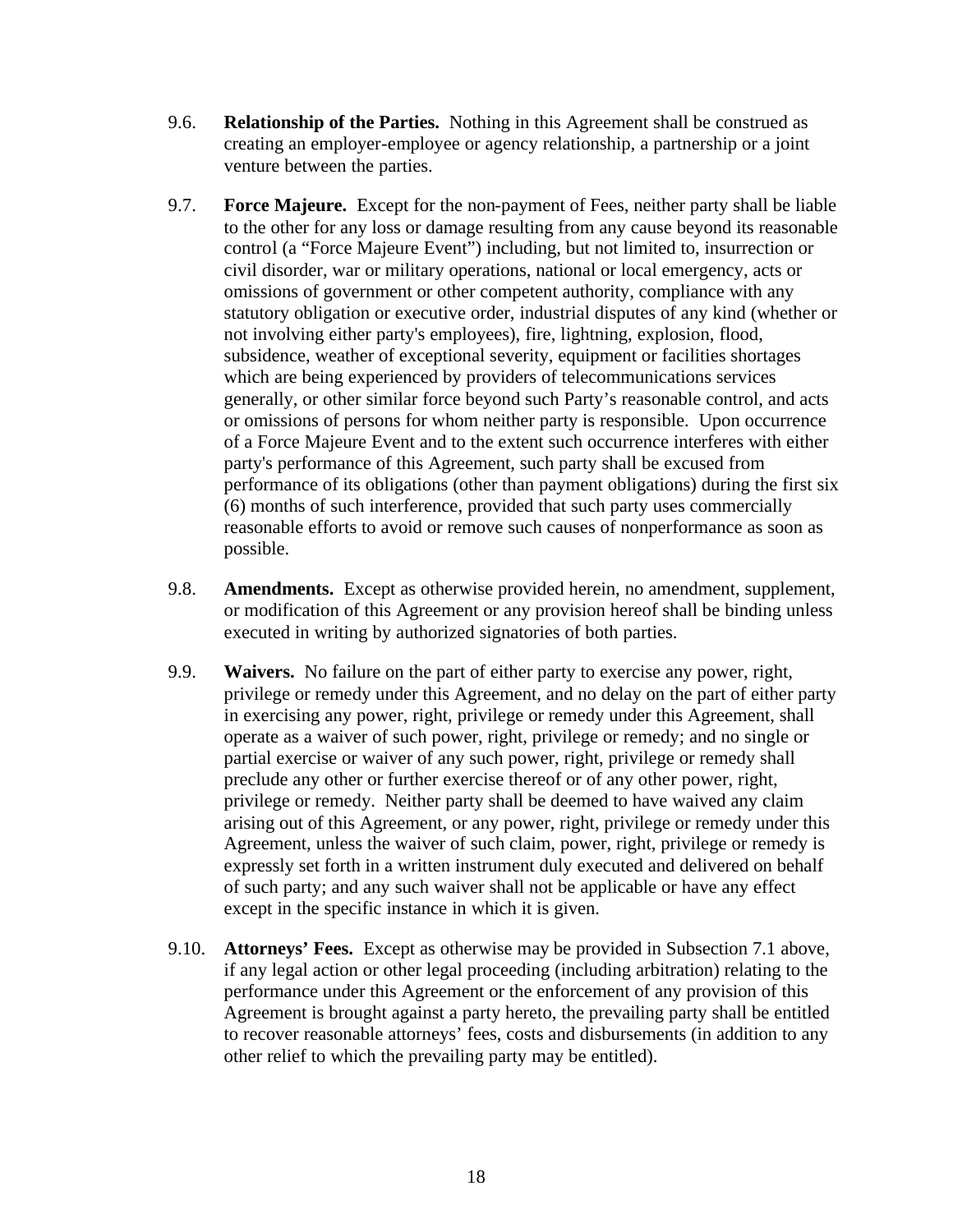- 9.11. **Construction; Severability.** The parties agree that any rule of construction to the effect that ambiguities are to be resolve against the drafting party shall not be applied in the construction or interpretation of this Agreement. Unless otherwise stated in this Agreement, references to a number of days shall mean consecutive calendar days. In the event that any clause or portion thereof in this Agreement is for any reason held to be invalid, illegal or unenforceable, the same shall not affect any other portion of this Agreement, as it is the intent of the parties that this Agreement shall be construed in such fashion as to maintain its existence, validity and enforceability to the greatest extent possible. In any such event, this Agreement shall be construed as if such clause or portion thereof had never been contained in this Agreement, and there shall be deemed substituted therefor such provision as will most nearly carry out the intent of the parties as expressed in this Agreement to the fullest extent permitted by applicable law.
- 9.12. **Further Assurances.** Each party hereto shall execute and/or cause to be delivered to the other party hereto such instruments and other documents, and shall take such other actions, as such other party may reasonable request for the purpose of carrying out or evidencing any of the transactions contemplated by this Agreement.
- 9.13. **Entire Agreement.** This Agreement (including its exhibits, which form a part of it) constitutes the entire agreement between the parties concerning the subject matter of this Agreement and supersedes any prior agreements, representations, statements, negotiations, understandings, proposals or undertakings, oral or written, with respect to the subject matter expressly set forth herein. In the event of any conflict between the terms of this usTLD Administrator-Delegated Manager Agreement and the Accreditation Agreement, the usTLD Administrator-Delegated Manager Agreement shall govern and control.
- 9.14. **Counterparts.** This Agreement may be executed in one or more counterparts, each of which shall be deemed an original, but all of which together shall constitute one and the same instrument.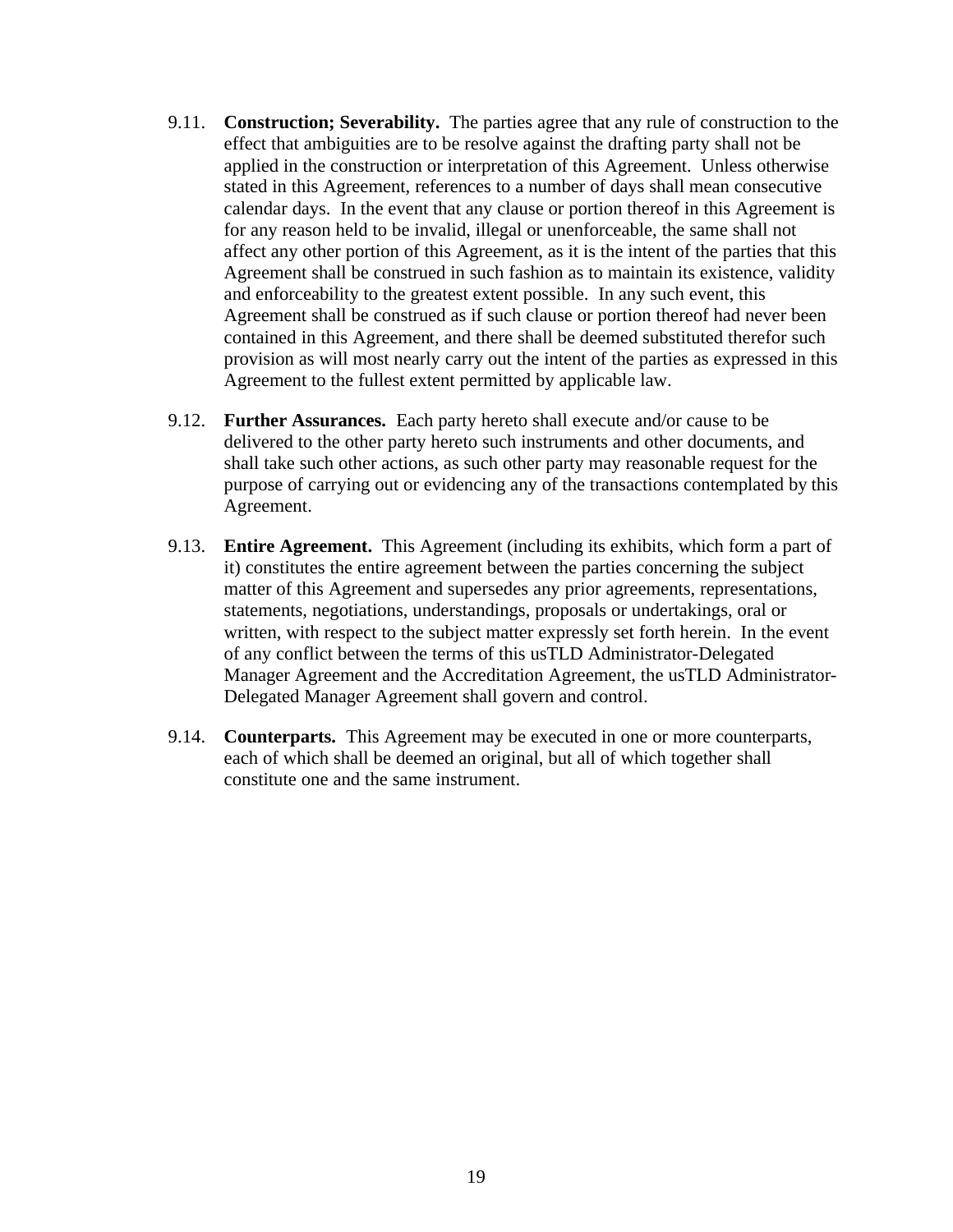IN WITNESS WHEREOF, the parties hereto have executed this Agreement as of the date first set forth above.

NeuStar, Inc. [Name of Delegated Manager]

| By:    | $\mathbf{D}_{\mathbf{v}}$<br>≖ |
|--------|--------------------------------|
| Name:  | Name:                          |
| Title: | Title:                         |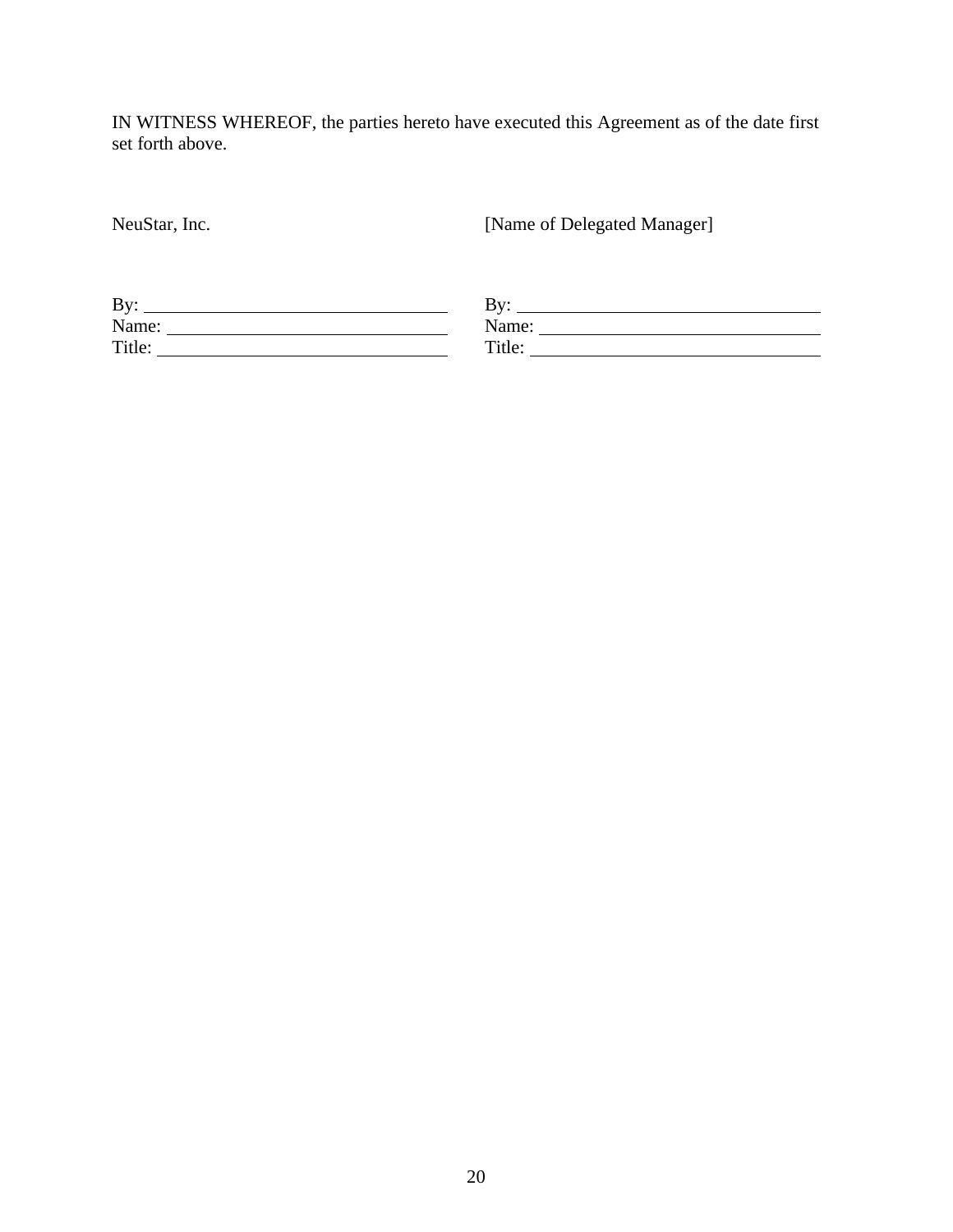# **Exhibit A**

## **DELEGATED MANAGER TOOL KIT**

usTLD Administrator-Delegated Manager Software Development Kit includes, but is not limited to the following:

- Reference client implementations:
	- Java
	- $\bullet$   $C++$
	- PERL
- Interface definition: XML Schema
- usTLD Administrator Operational Profile (our extensions)
- Authentication and Encryption guidelines
- XRP "feature freeze" drafts
- XRP test plan and coverage matrix
- Java, C++ and PERL API documentation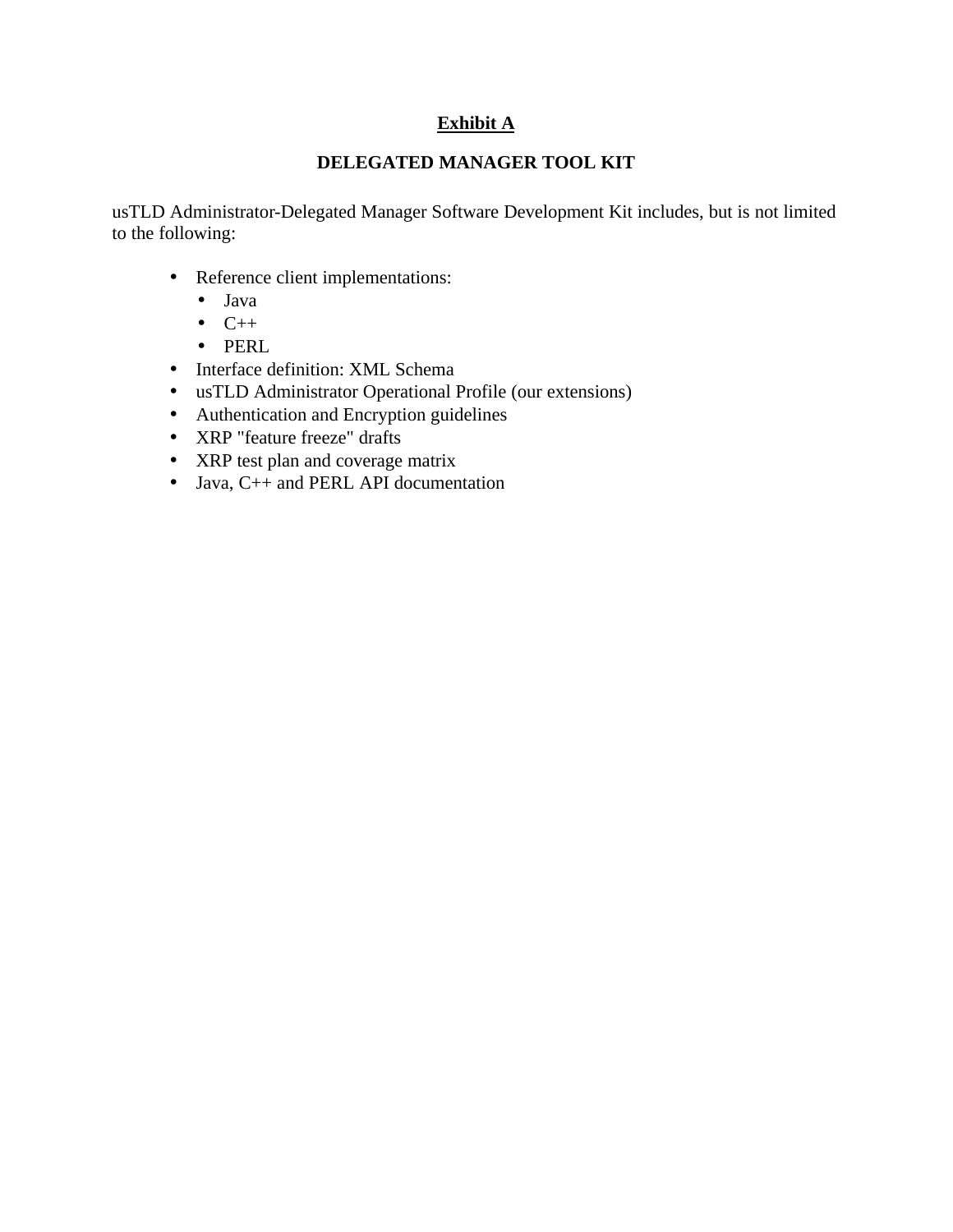# **Exhibit B**

#### **ENGINEERING AND CUSTOMER SERVICE SUPPORT**

During the Term of this Agreement, usTLD Administrator will provide reasonable telephone and electronic customer support to Delegated Manager, not Registrants or prospective customers of Delegated Manager, for non-technical issues solely relating to the usTLD System and its operation. usTLD Administrator will provide Delegated Manager with a telephone number and e-mail address for such support during implementation of the XRP, APIs and any reference client software included in the Delegated Manager Tool Kit. While e-mail and FAQs are the primary method of help, usTLD Administrator will provide support on a 7-day/24-hour basis. usTLD Administrator will provide a web-based customer service capability in the future and such web-based support will become the primary method of customer service support to Delegated Manager at such time.

The usTLD Administrator provides a clear, concise and efficient deliberation of customer support responsibilities. Delegated Managers provide support to registrants (i.e., Registrants) and registries (like usTLD Administrator) provide support for Delegated Managers. This structure allows the usTLD Administrator to focus its support on the highly technical and administratively complex issues that arise between the usTLD Administrator and the Delegated Manager and to focus on the system operations supporting the usTLD.

#### *Technical Help Systems*

usTLD Administrator will provide its Delegated Managers with the following types of technical support:

- Web-based self-help services, including:
	- Knowledge bases
	- Frequently asked questions
	- White papers
	- Downloads of XRP client software
	- Support for email messaging
- Telephone support from a central Help Desk
- Fee-based consulting services.

#### *Web Portal*

usTLD Administrator will implement a secure Web-based multimedia portal to help support Delegated Manager operations. To obtain access to these Web-based services, a Delegated Manager must register its registrants usTLD Administrator, and must have implemented our security features, including SSL encryption, log in with user ID and password, and digital certificates for authentication. The home page of the web portal will include a notice to Delegated Managers of planned outages for database maintenance or installation of software upgrades. usTLD Administrator will use commercially reasonable effort to post this notification at least thirty (30) days prior to the event in addition to active notification including phone calls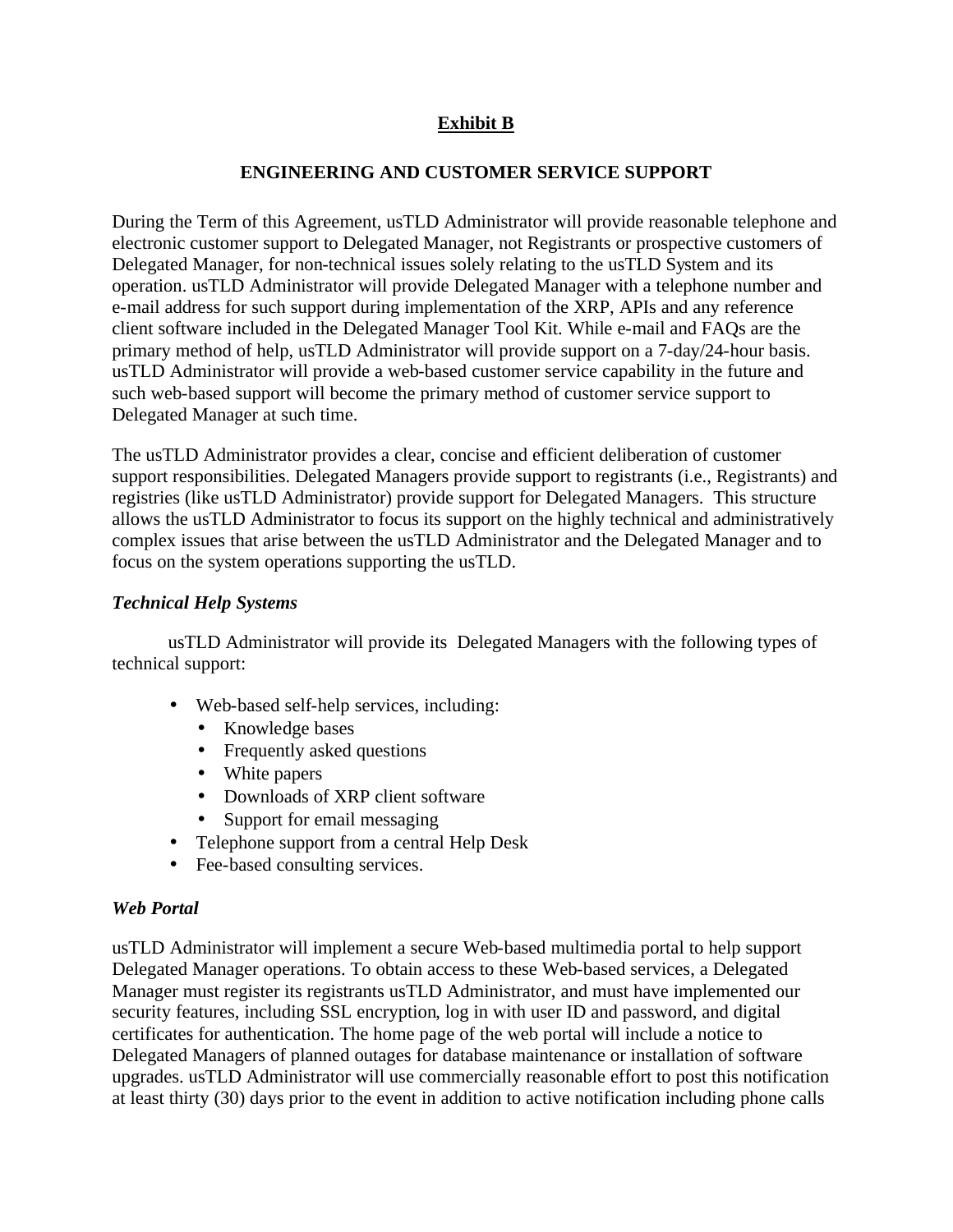and email. Finally, seven (7) days and again two (2) days prior to the scheduled event, usTLD Administrator will use both an email and a Web-based notification to remind Delegated Managers of the outage.

Non-affiliated Delegated Managers and the general Internet community may obtain generic information from usTLD Administrator's public website, which will describe the TLD service offerings and list of Delegated Managers, including Delegated Manager, providing domainname services.

# *Central Help Desk*

In addition to implementing the website, usTLD Administrator will provide telephone support to Delegated Managers through a central Help Desk. Access to the help desk telephone support is through an automatic call distributor that routes each call to the next available customer support specialist. usTLD Administrator will authenticate callers by using caller ID and by requesting a pre-established pass phrase that is different for each Delegated Manager. Requests for assistance may also come to the Help Desk via email, either directly or via the secure website. The Help Desk's three tiers of support are:

Tier-1 Support. Telephone support to Delegated Managers who normally are calling for help with customer domain-name problems and such other issues such as XRP implementation or billing and collection. Problems that can't be resolved at Tier 1 are escalated to Tier 2.

Tier-2 Support. Support provided by members of the technical support team, who are functional experts in all aspects of domain-name registration. In addition to resolving escalated Tier 1 problems with XRP implementation and billing and collection, Tier 2 staff provides technical support in system tuning and workload processing.

Tier 3 Support. Complex problem resolution provided by on-site maintenance technicians, third party systems and software experts, and vendors, depending on the nature of the problem.

In turn, the Help Desk uses an automated software package to collect call statistics and record service requests and trouble tickets in a help desk database. The help desk database documents the status of requests and tickets. Each customer-support and technical support specialist uses this problem management process to respond to trouble tickets with a troubleshooting, diagnosis, and resolution procedure and a root-cause analysis.

## *Escalation Policy*

usTLD Administrator's escalation policy defines procedures and timelines for elevating problems either to functional experts or to management for resolution if they are not resolved within the escalation-policy time limits. The following table is an overview of the escalation policy.

| <b>Escalation Policy</b><br>evel<br><b>Description</b> | <b>Notification</b> |
|--------------------------------------------------------|---------------------|
|--------------------------------------------------------|---------------------|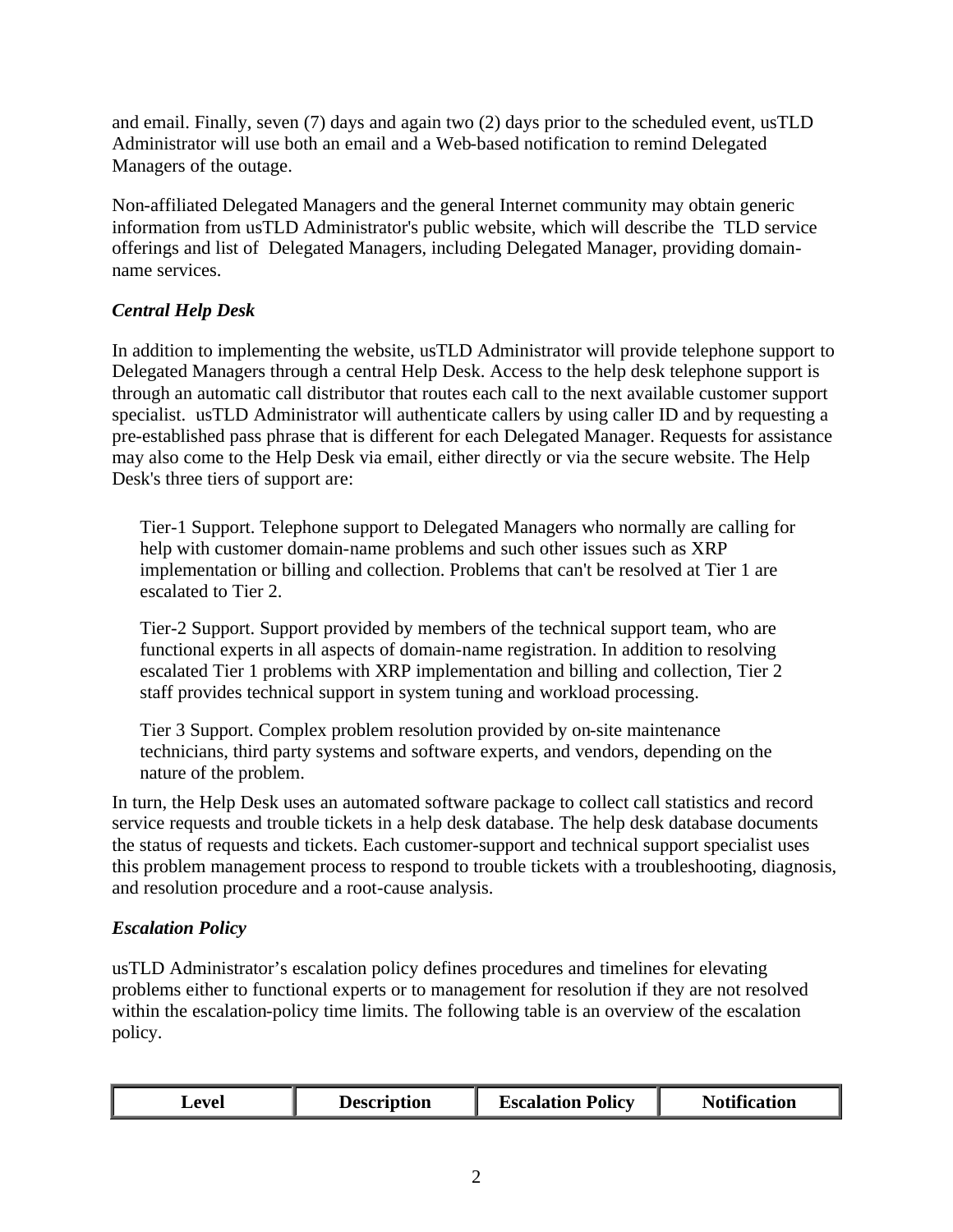|          | Catastrophic outage<br>affecting overall<br>registry operations                                             | Data-center manager<br>escalates to usTLD<br>Administrator<br>management and<br>Disaster-Recovery<br>Team if not resolved in minutes<br>15 minutes | Web portal and e-mail<br>notifications to all<br><b>Delegated Managers</b><br>within 15 minutes;<br>updates every 30 |
|----------|-------------------------------------------------------------------------------------------------------------|----------------------------------------------------------------------------------------------------------------------------------------------------|----------------------------------------------------------------------------------------------------------------------|
| $\rm II$ | Systems outage<br>affecting one or two<br><b>Delegated Manager</b><br>sessions but not the<br>entire system | Systems engineer<br>escalates to data-center to all Delegated<br>manager if not resolved Managers; hourly<br>in one hour                           | Web-portal notification<br>updates                                                                                   |
| Ш        | <b>Technical questions</b>                                                                                  | Help Desk customer-<br>support specialist<br>escalates to the systems e-mail<br>engineer if not resolved<br>in two hours                           | Hourly updates to<br>Delegated Manager via                                                                           |
| IV       | <b>Basic questions</b>                                                                                      | Help Desk customer-<br>support specialist<br>escalates to the systems e-mail<br>engineer if not resolved<br>within four hours                      | Hourly updates to<br>Delegated Manager via                                                                           |

# *Staffing*

Initially, usTLD Administrator will staff its Help Desk with a complement of customer service specialists. usTLD Administrator will add staff as necessary to respond to incoming requests within the performance specification guidelines. Customer-service specialists will obtain assistance from usTLD Administrator's technical staff for any problems that cannot be resolved in one (1) phone call.

## *Test and Evaluation Facility*

usTLD Administrator will establish an operational test-and-evaluation facility that will be available for Delegated Managers to test their client XRP system. usTLD Administrator's technical-support team, which consists of functional experts in the processes and technologies for domain-name registration, will support the Delegated Managers' testing.

Once each new Delegated Manager is satisfied that its system is compatible with the usTLD System, it will schedule a formal acceptance test that will be monitored by usTLD Administrator's system engineer. After a Delegated Manager has passed the acceptance test, usTLD Administrator will issue its user id, passwords, and digital certificates, and the Delegated Manager can then begin operations.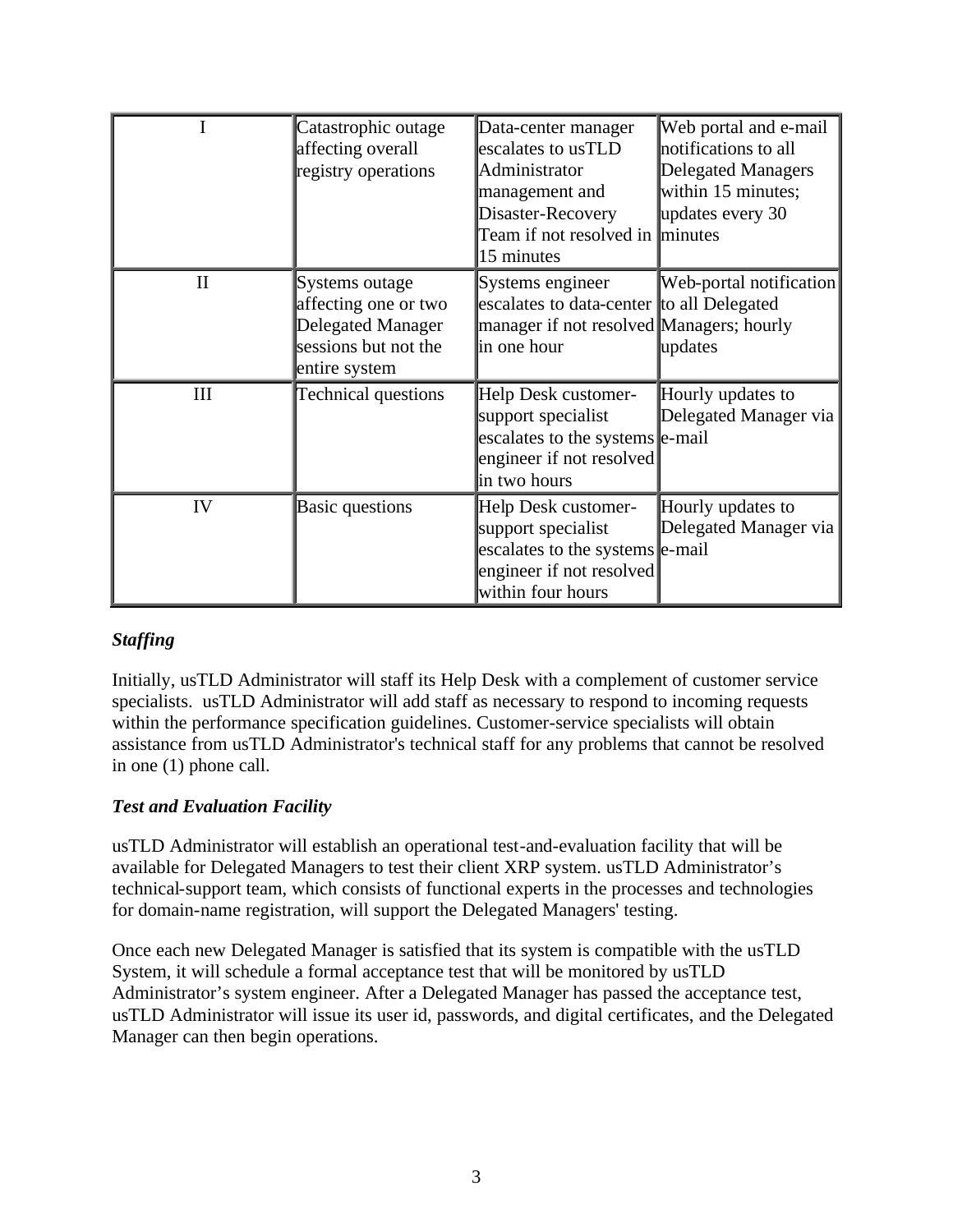#### *Customer Satisfaction Survey*

To determine the satisfaction of Delegated Managers with usTLD Services, usTLD Administrator will implement a Web-based customer-satisfaction survey that will consist of a set of survey questions with responses ranging from one to five on the Likert Scale. usTLD Administrator will tabulate the results and plans to publish them on the website periodically.

To further verify the quality of usTLD Administrator's customer services, usTLD Administrator anticipates commissioning a bi-annual customer-satisfaction survey by an independent third party.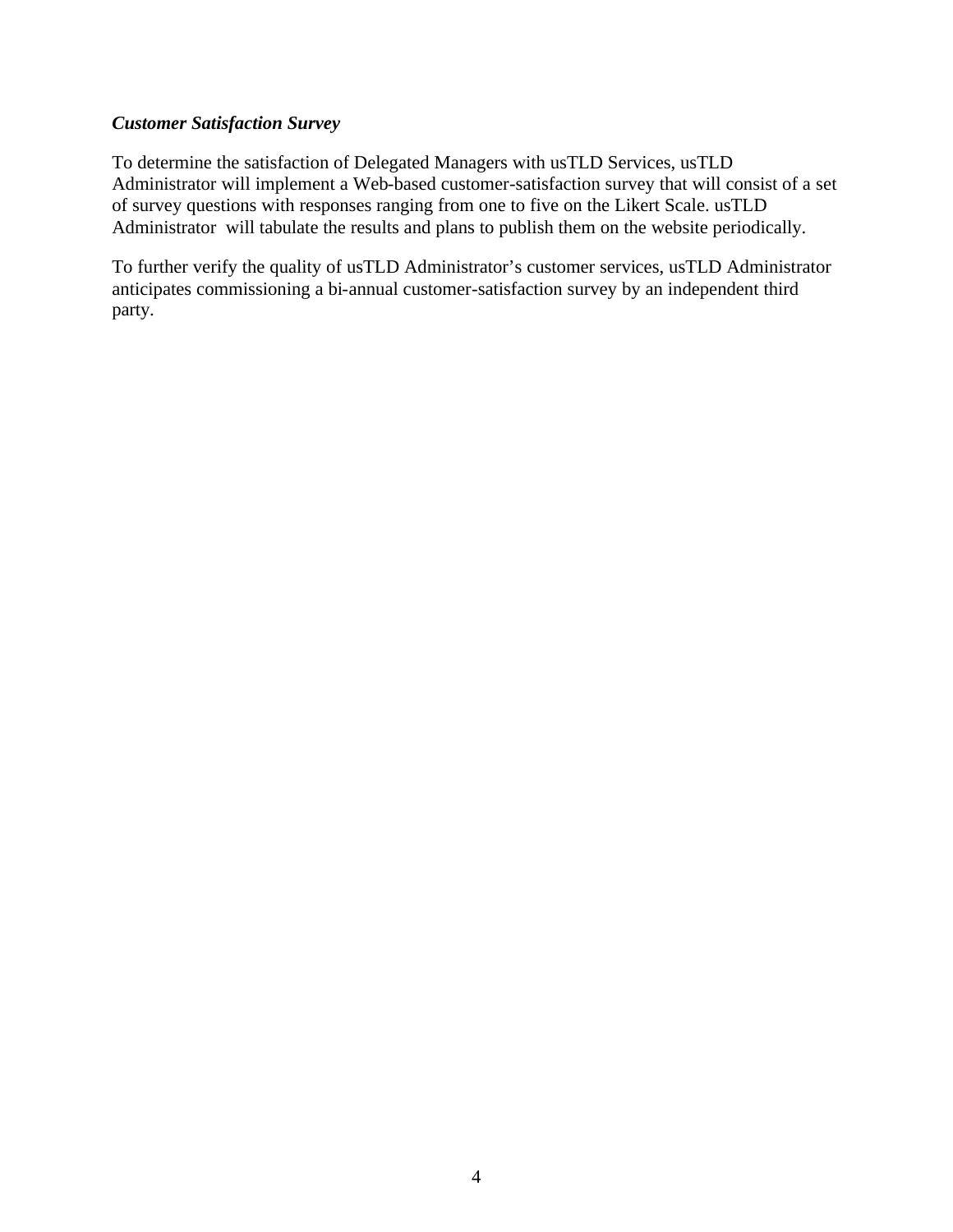# **Exhibit C**

#### **USTLD ADMINISTRATOR'S OPERATIONAL STANDARDS, POLICIES, PROCEDURES, AND PRACTICES**

#### **I. Registration Requirements**

Before the usTLD Administrator will accept applications for registration from a Delegated Manager, all domain name applicants in the .us TLD must:

1. Enter into an electronic or paper registration agreement with the Delegated Manager, in accordance with the Accreditation Agreement with usTLD Administrator and this Agreement. Such electronic or paper registration agreement shall include, at a minimum, the following certifications:

a) The data provided in the domain name registration application is true, correct, up to date and complete; and

- b) The registrant will keep the information provided above up to date.
- 2. Certify in the Registration Agreement that to the best of his, her or its knowledge the domain name registrant has the authority to enter into the Registration Agreement and meets all the US Nexus Requirement set forth below.

## **II. US Nexus Requirement**

Registrants in the usTLD must be either:

- 1. A natural person (i) who is a citizen or permanent resident of the United States of America or any of its possessions or territories, or (ii) whose primary place of domicile is in the United States of America or any of its possessions, or
- 2. An entity or organization that is (i) incorporated within one of the fifty (50) U.S. states, the District of Columbia, or any of the United States possessions or territories or (ii) organized or otherwise constituted under the laws of a state of the United States of America, the District of Columbia or any of its possessions or territories, or
- 3. An entity or organization (including a federal, state, or local government of the United States, or a political subdivision thereof) that has a bona fide presence in the United States.

Whether a prospective registrant has a "bona fide presence in the United States" will be determined on a case-by-case basis in light of all relevant facts and circumstances at the time of application for a usTLD domain name. This requirement is intended to ensure that only those individuals or organizations that have a substantive connection to the United States are permitted to register for usTLD domain names.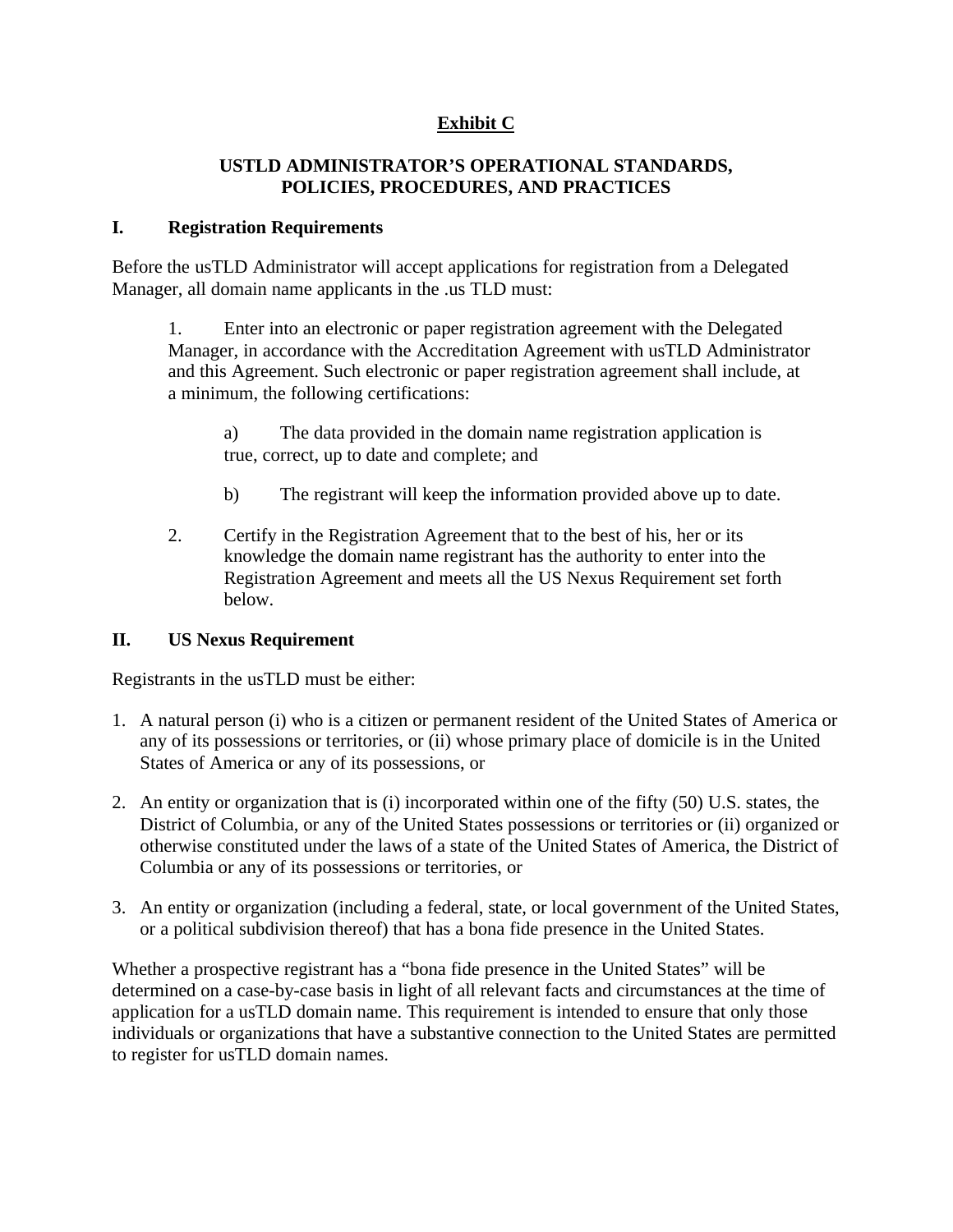Factors that should be considered in determining whether an entity or organization has a bona fide presence in the United States shall include, without limitation, whether such prospective usTLD domain name registrant:

- Regularly performs activities within the United States related to the purposes for which the entity or organization is constituted (e.g., providing services to customers, conducting regular training activities, attending conferences), provided such activities are not conducted solely or primarily to permit it to register for a usTLD domain name;
- Maintains an office or other facility in the United States for a business, noncommercial, educational, or governmental purpose and not solely or primarily to permit it to register for a usTLD domain name; or
- Derives a material portion of its revenues or net income from sales to purchasers located in the United States. For these purposes, if a prospective usTLD domain name registrant's revenues from sales to purchasers located in the United States were at least 5% of such entity's or organization's total revenues or net income for its last completed fiscal year, such entity or organization will be presumed to have a bona fide presence in the United States.

For purposes of this definition, the terms United States and United States of America shall include all U.S. territories and possessions.

It shall be a continuing requirement that all usTLD domain name registrants maintain the US Nexus Requirement.

The Nexus Requirement will be enforced through an initial screening of the contact information provided by the registrant, as well as a challenge process permitted through the Nexus Dispute Policy discussed below. The screening by usTLD Administrator will verify that selected field, within the contact information provided, on its face, meets the Nexus Requirement and that the registrant has certified compliance with the requirement, as well as certified that the nameservers identified are located within the United States**.** In the event that the contact information provided does not meet the above requirement, the name requested will be placed on hold within the registry and the registrant will be given an opportunity to correct any mistake or demonstrate compliance with the Nexus requirement. If no action is taken by the registrant within the 30-day period, the registration will be cancelled and the name will be returned to available status. If, on the other hand, the registrant is able to demonstrate compliance with the requirement, the name will be registered.

## **III. Nexus Dispute Policy**

Although the Nexus Requirement will initially be enforced through a usTLD Delegated Manager's screening of the contact information provided by the registrant, and the registrant will certify that it meets at least one of the Nexus requirements set forth above, usTLD Administrator understands that disputes may arise as to the authenticity, veracity or accuracy of the registrant's Nexus certification. Therefore, usTLD Administrator, as administrator of the usTLD has devised a Nexus Dispute Policy ("NDP") which will be administered solely by the usTLD Administrator,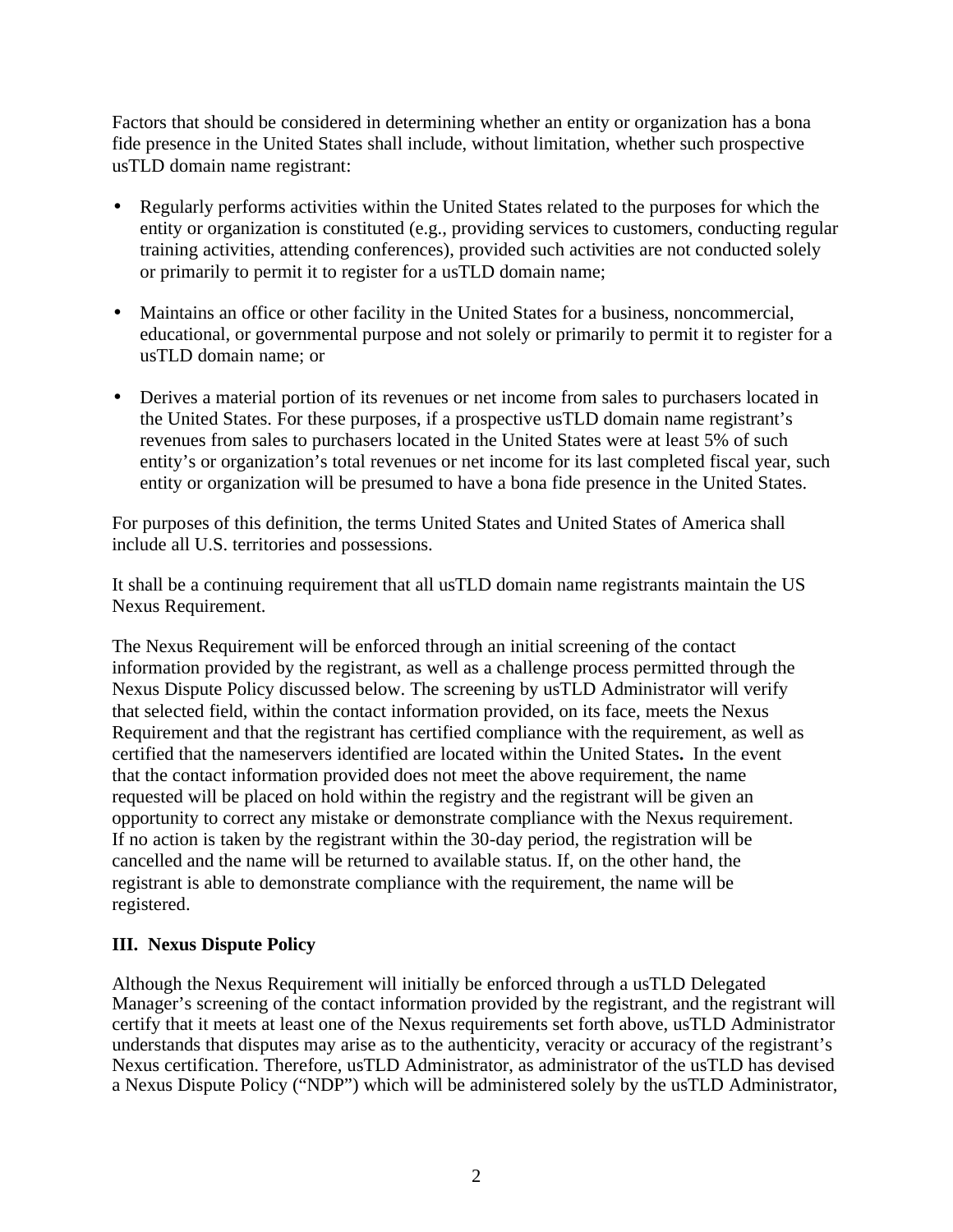or its designated representative. The NDP will provide interested parties with an opportunity to challenge a registration not complying with the Nexus Requirement.

In the event that a third party wishes to challenge the authenticity or veracity of a .US registrant's United States Nexus, that party may submit a "Nexus Challenge" to the usTLD Administrator or its authorized representative. The challenger must submit a written statement to the usTLD Administrator via first class mail alleging in specificity evidence to support its allegation that the registrant fails to meet any of the Nexus Requirements set forth above.

Once a challenge is received by the usTLD Administrator the domain name shall be "locked" by the usTLD Administrator until the matter is resolved. While in a "locked" position, the registrant may not (i) change any of the contact information for that particular domain name or (ii) transfer the domain name to any third party.

In the event that the usTLD Administrator finds that the challenger has established a prima facie case that the registrant has not met any of the Nexus Requirements, the usTLD Administrator shall issue a letter to the registrant to submit evidence of compliance with the Nexus Requirements ("Letter"). The registrant shall have a period of thirty (30) days from the date of the Letter to submit evidence of compliance. If, within the thirty (30) days, the registrant submits evidence establishing any of the Nexus Requirements, the registrant shall be permitted to keep the domain name.

If, however, the registrant either (i) does not respond within the thirty days, or (ii) is unable to demonstrate through documentary evidence that it met any of the Nexus Requirements prior to the date the NDP was invoked, the usTLD Administrator shall issue a finding that the registrant has failed to meet the Nexus Requirements. Upon such a finding, the registrant shall be given a total of thirty (30) days to cure the US Nexus deficiency. If the registrant is able to demonstrate within (30) days that it has cured such deficiency, the registrant shall be allowed to keep the domain name. If the registrant either (i) does not respond within the thirty (30) days, or (ii) is unable to proffer evidence demonstrating compliance with the Nexus Requirements, the domain name registration shall be deleted from the registry database and the domain name will be placed into the list of available domain names. This process represents the exclusive remedy for an NDP challenger.

usTLD Administrator reserves the right to modify this NDP at any time with the permission of COTR. usTLD Administrator will post its revised NDP on its Website at least thirty (30) calendar days before it becomes effective.

## **IV. Reservation**

usTLD Administrator reserves the right to deny, cancel or transfer any registration that it deems necessary, in its discretion; (1) to protect the integrity and stability of the registry; (2) to comply with any applicable laws, government rules or requirements, requests of law enforcement, in compliance with any dispute resolution process; (3) to avoid any liability, civil or criminal, on the part of usTLD Administrator, as well as its affiliates, subsidiaries, officers, directors, representatives, employees, and stockholders; (4) for violations of this Agreement (including its Exhibits); or (5) to correct mistakes made by usTLD Administrator or any Delegated Manager in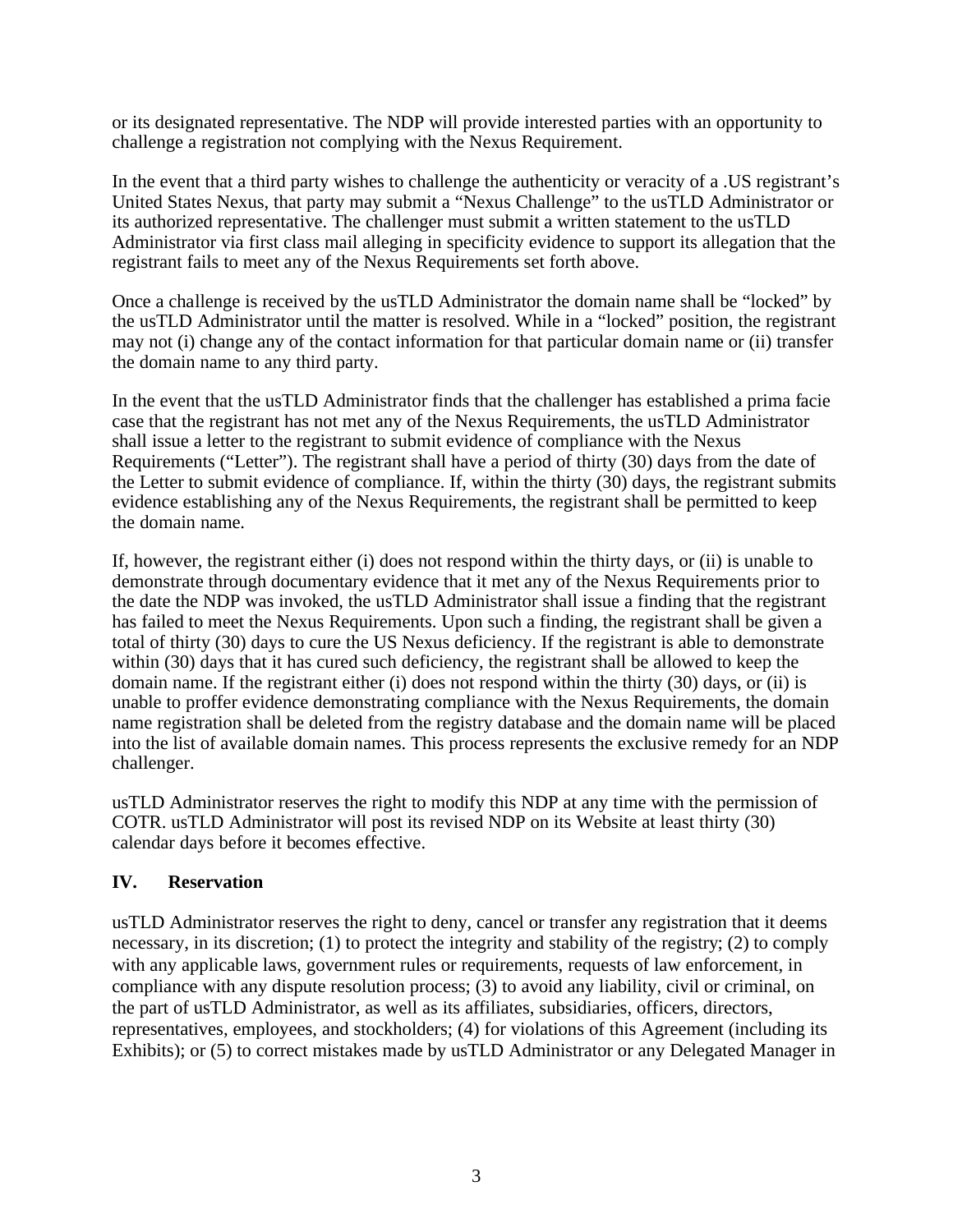connection with a domain name registration. usTLD Administrator also reserves the right to freeze a domain name during resolution of a dispute.